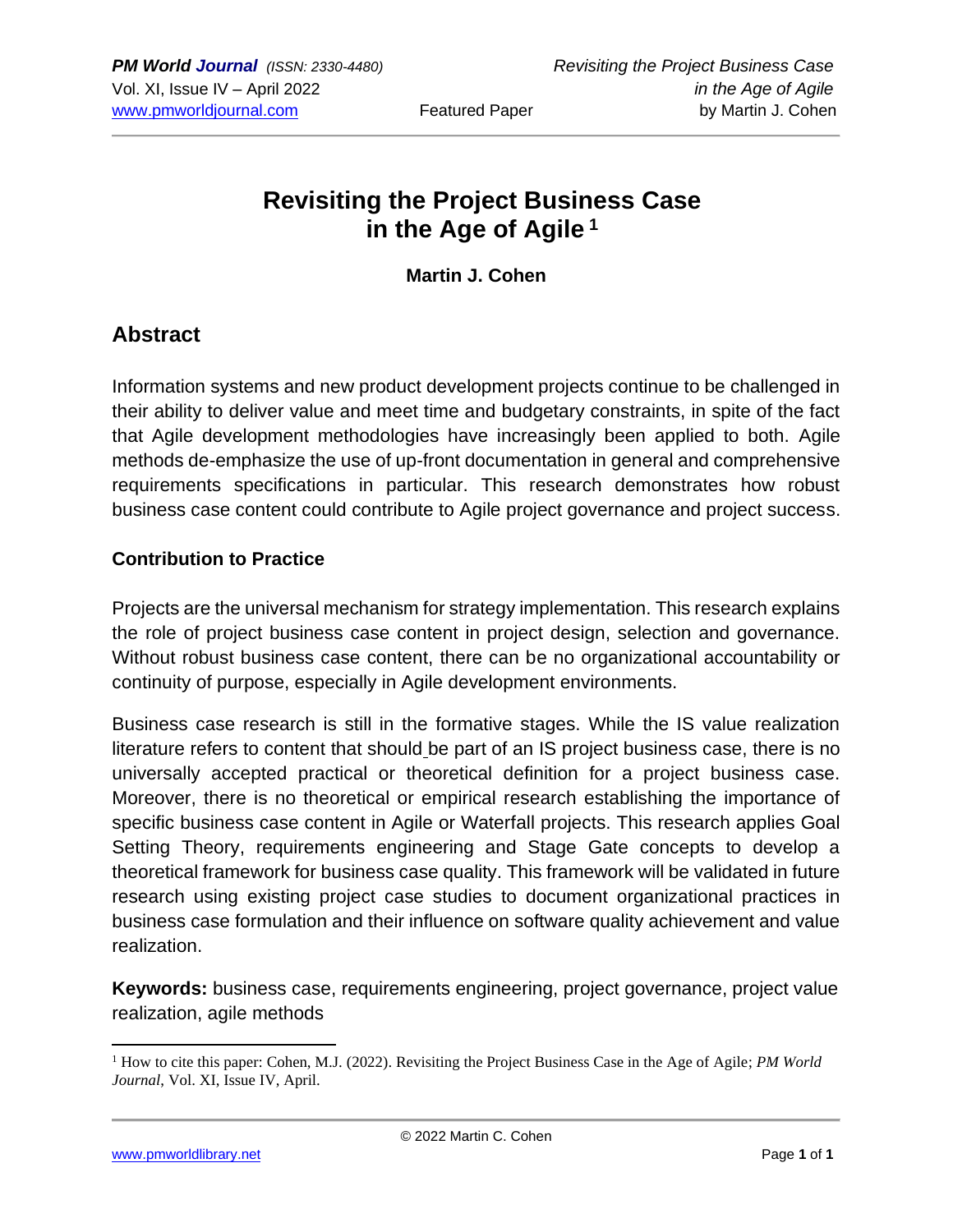# **1. Introduction**

#### **1.1 Structure of this paper**

The research questions will be addressed by reviewing the historical motivation for Agile and the principles on which Agile is based. Next, we will examine the strengths and weaknesses of Agile, which have led some organizations to combine Agile methodologies with Stage Gate controls. The status of business case research is presented, focusing on the reasons business cases have not been widely or effectively employed, with particular emphasis on the challenges of writing business cases for information systems projects. A conceptual model for business case creation and a theoretical framework for business case quality are presented. These models are derived from the requirements engineering literature and Goal Setting Theory. Finally, a set of hypotheses are presented for our next phase of business case research.

#### **1.2 Research Questions**

- ➢ Why is project business case quality especially relevant in Agile projects?
- $\triangleright$  What is the appropriate role for the project business case in Agile development projects employing Stage Gate controls?
- $\triangleright$  What business case content is required to maximize software quality in Agile development environments?

## **2. Literature Search**

#### **2.1 Persistence of IS Project Failure**

*"As the Cheshire cat said to Alice in Wonderland, if you don't know where you are going, then any road will do." (Dodgson, 1865)*

*"Weakness in the business case is like a chronic disease in the project, leading to problems such as breakdown of management control, inability to monitor progress or expenditure, failure to manage resistance, project collapse, or worst of all, completion of the project without delivery of benefits." (Gambles, 2009)*

Information systems expenditures represent about half of U.S. capital investment IS investments and make up the largest area of capital growth area in most industries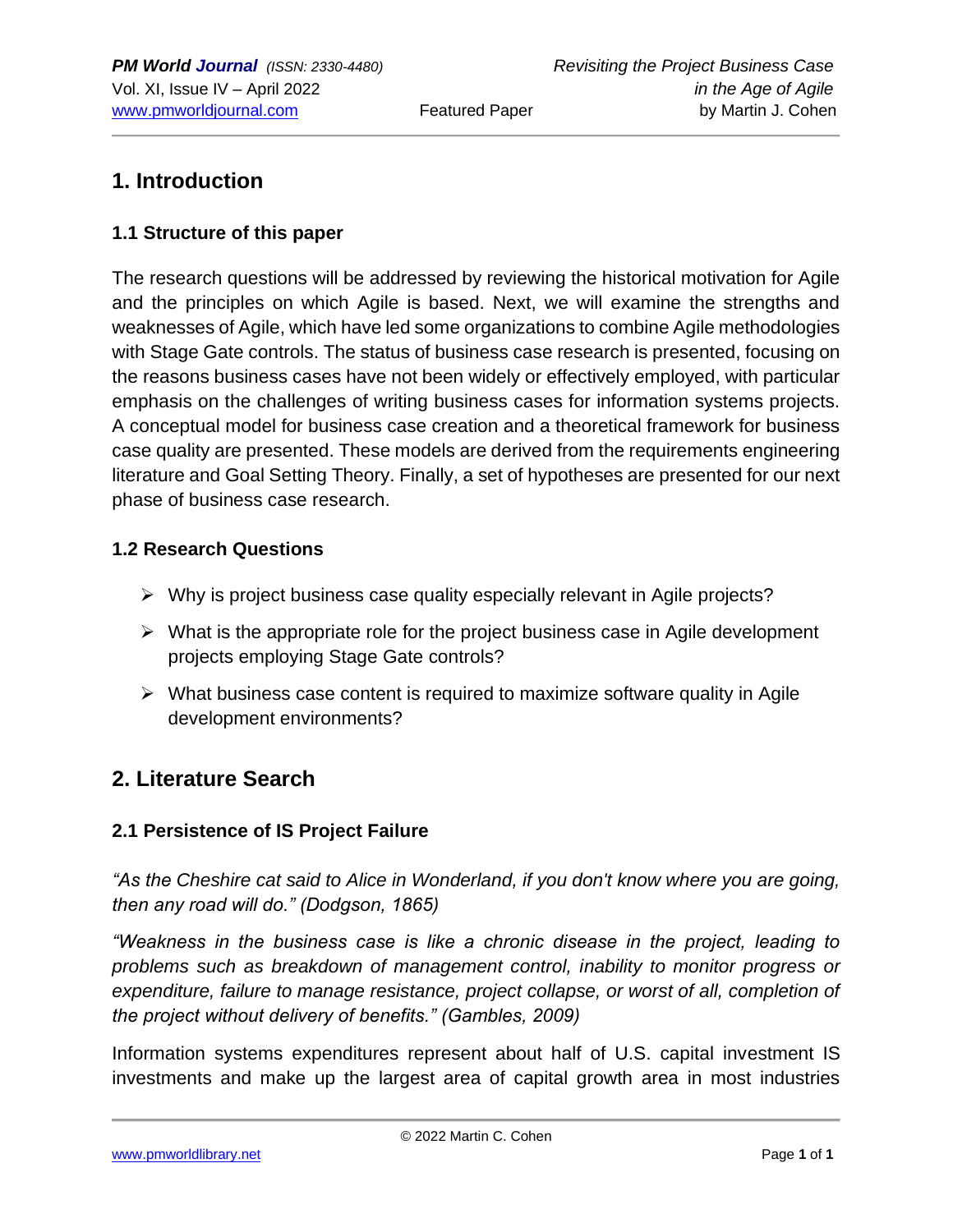(Borenstein & Betancourt, 2005). While failed IS projects can disable a business strategy, successful IS projects can not only enable a business strategy (Davenport, 1989) but create a sustained competitive advantage (Porter, 1996).

Information systems projects have consistently fallen short of expectations (Standish, 2009) even when they have followed standard practices. The following chronology (Table 1.0) documents these failures, which have occurred even as Agile methodologies have gained widespread adoption.

#### **Chronology of information systems project challenges**

| Table 1.0                                                                                                                                                                                                                                                                                                     |  |  |
|---------------------------------------------------------------------------------------------------------------------------------------------------------------------------------------------------------------------------------------------------------------------------------------------------------------|--|--|
| (pre-Agile introduction)                                                                                                                                                                                                                                                                                      |  |  |
| The IS project failure in the 1980's and 1990's was consistently recorded over 50% with the largest<br>projects, the most challenged. (Wright, 2011)                                                                                                                                                          |  |  |
| A study in Britain's public sector found 20% of IS projects to be total write-offs, with an additional 30% to<br>40% producing marginal results. (Wilcocks, 1994)                                                                                                                                             |  |  |
| (post-Agile introduction)                                                                                                                                                                                                                                                                                     |  |  |
| 83% of corporate projects were deemed unsuccessful, with 33% cancelled. Of those not cancelled, cost<br>and schedule were almost double the budgeted amounts. (Georgiadou, 2003)                                                                                                                              |  |  |
| \$150 billion has been lost annually on failed system and communication technology projects in the US-<br>covering both public and private sectors - with \$140 Billion lost in the EU. (Dalcher & Audley, 2003)                                                                                              |  |  |
| 84% of British public sector projects were perceived as failures by the Royal Engineering Academy and<br>British Computer Society (2004)                                                                                                                                                                      |  |  |
| Shenhar (2008) found over 60% of IS projects failing to meet schedule or budgetary objectives, and<br>frequently failing to meet business objectives.                                                                                                                                                         |  |  |
| According to the Chaos Report Summary (2009) only 32% of IS projects were delivered within<br>specification and within schedule and budget. 24% of projects were cancelled during implementation;<br>the remaining 44% eventually becoming operational, but with less functionality than originally intended. |  |  |
| Ambler (2013) reported that 62% of agile software projects succeeded, 3% failed, and 35% faced<br>challenges.                                                                                                                                                                                                 |  |  |
| The Standish Group (2015) found 16.2% of software projects successful, i.e. coming in on time and<br>budget. The rest were either challenged or impaired. The Standish Group reported that 57.7% faced<br>challenges and 31.1% failed.                                                                        |  |  |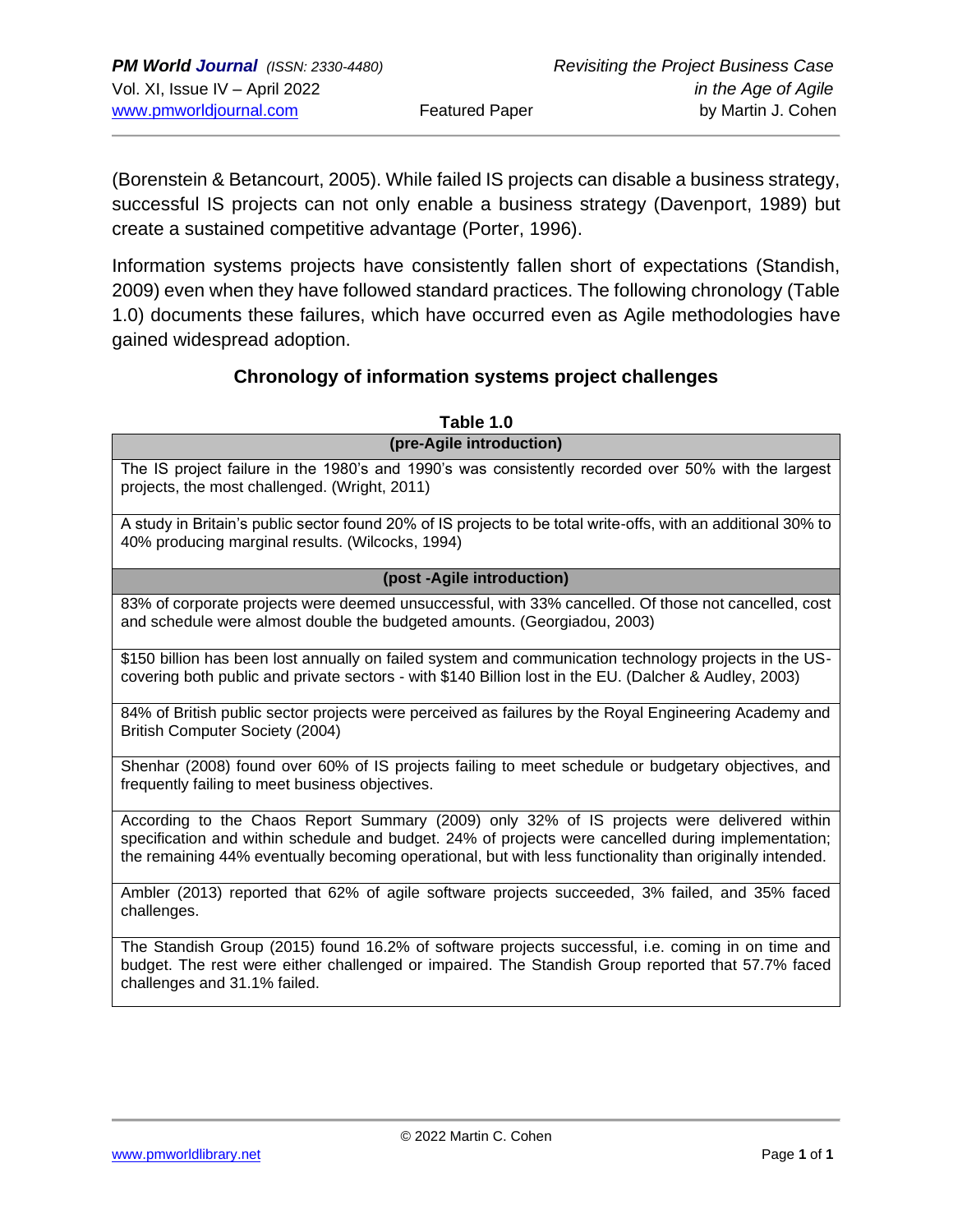#### **2.2 Motivation for Agile Methodology**

The majority of software development today still uses the Waterfall methodology, "which uses feedback loops between successive stages of development". (Misra, 2012) Prototyping is incorporated as an independent stage with comprehensive analysis and design, before any actual coding. The Waterfall method addressed many of the limitations of previous methodologies.

When Agile emerged, "it was seen as the solution to many of the problems that Waterfall could not address" (Misra, 2012). As Reagan (2012) explained, "it's hard to alter course when you're being swept down a large waterfall. Too much up-front planning means too much change management downstream."

In 2001, 17 software professionals who had been monitoring 'lightweight' software design met in Snowbird, Utah, to create a common philosophy. They developed the Agile Manifesto, which explains the principles of the Agile philosophy: (Misra, 2012)

#### **2.3 Principles behind the Agile Manifesto**

- Satisfy customers with prompt delivery of useful software
- Welcome requirement changes, even if they occur late in the process.
- Deliver functioning software in short cycles.
- Users and developers working together for the project duration.
- Build projects around motivated people.
- Provide development teams the conditions needed for success.
- Information is best conveyed through in-person discussion.
- Functioning software is the ultimate measure of progress.
- Team members should work at a steady pace.
- Agility is achieved by technical excellence and good design.
- Simplicity is achieved by focusing on the essential.
- The best results emerge from self-organized teams.
- The team decides how to be most effective, and adjusts accordingly.

Agile is designed to allow developers to create working code through continuous customer interaction. Once a project is approved and preliminary requirements laid out, Agile focuses solely on execution. Agile development consists of multiple short cycles, or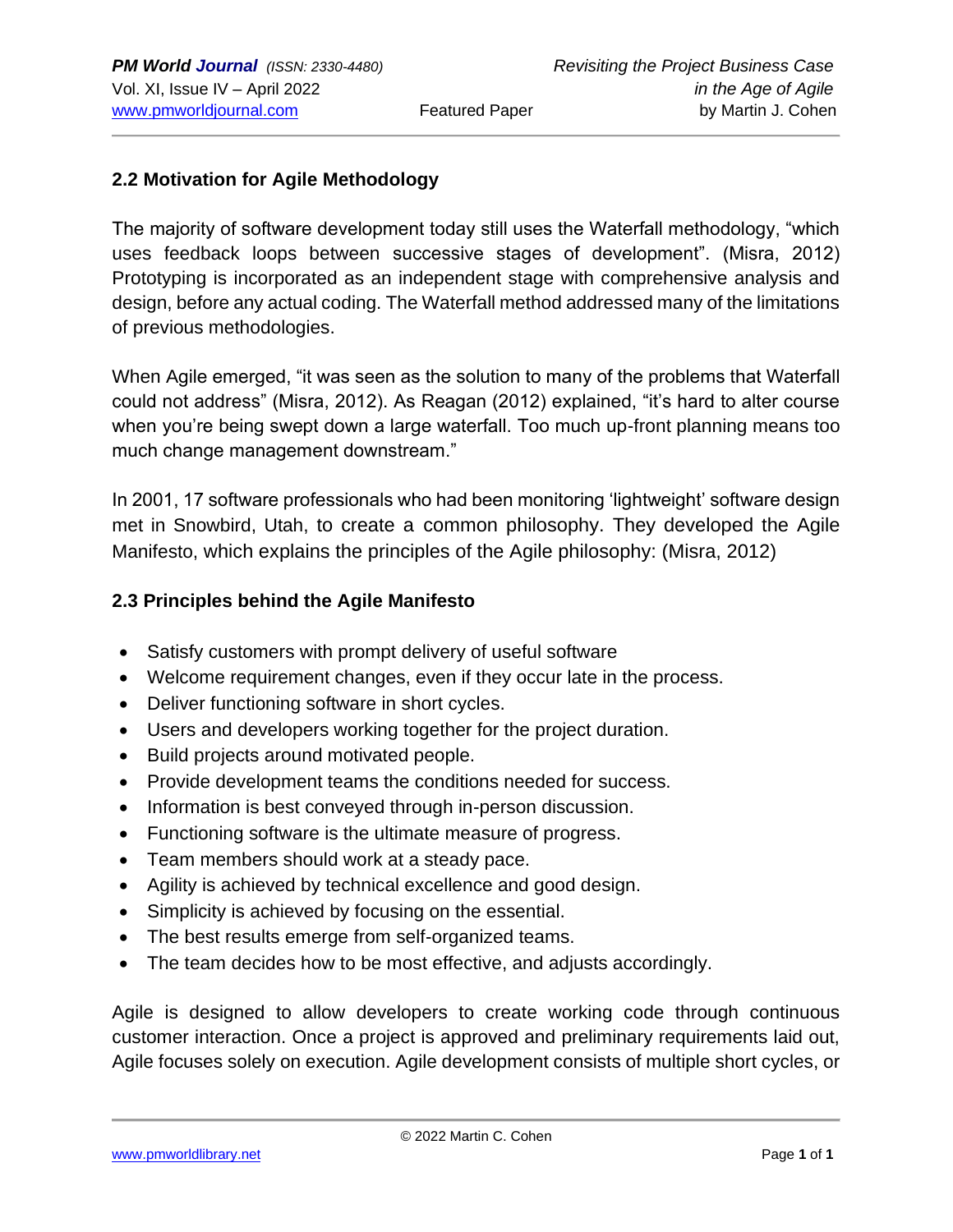sprints, each sprint being performed by a designated group of users and developers. The intended result of a sprint is executable code. The objective is to have a release with each iteration. "A sprint typically lasts two to four weeks, with multiple iterations required to bring a product to fruition. Requirements, which may not be totally known at the start, are revealed and validated by iteration, and requirements thought to be important, but turn out not to be, are eliminated." (Cooper, 2016)

Table 2.0 (below) explains how and why Agile methodologies can improve developmental efficiency and effectiveness.

#### **Why Agile methodologies can accelerate product development**

(Denning, 2016, Ahimbisibwe, 2015)

| Table 2.0                                                                                                                                                            |  |  |  |
|----------------------------------------------------------------------------------------------------------------------------------------------------------------------|--|--|--|
| Direct client/developer interaction increases personal motivation and engagement.                                                                                    |  |  |  |
| Team members report to the client; work goals are defined through user stories.                                                                                      |  |  |  |
| Sponsoring managers systematically remove impediments to progress, so that the team can evaluate<br>and adapt their own performance to ensure continuous improvement |  |  |  |
| Rapid prototyping through frequent sprints yields executable code throughout development process.                                                                    |  |  |  |
| Validation and testing of output in short releases promotes team member communication and<br>cohesion.                                                               |  |  |  |
| Ability to update requirements throughout development avoids costly rework and rejected deliverables.                                                                |  |  |  |

#### **2.4 Impact of Agile practices on software quality and project success**

Reports on Agile practices from software practitioners have been anecdotal or experiential; empirical studies are scarce. (Misra, et al, 2012) Reports of agile success have been confined to specific cases of Agile implementation. (Cockburn & Williams, 2000, Parrish, et al, 2004)

#### **2.5 Rationale for combining Agile and Stage Gate methodologies**

The value of Stage-Gate methodology has been well established: the discipline, staging structure, and clear benchmarks are designed to cull-out fatally flawed projects. (Cooper, 2016)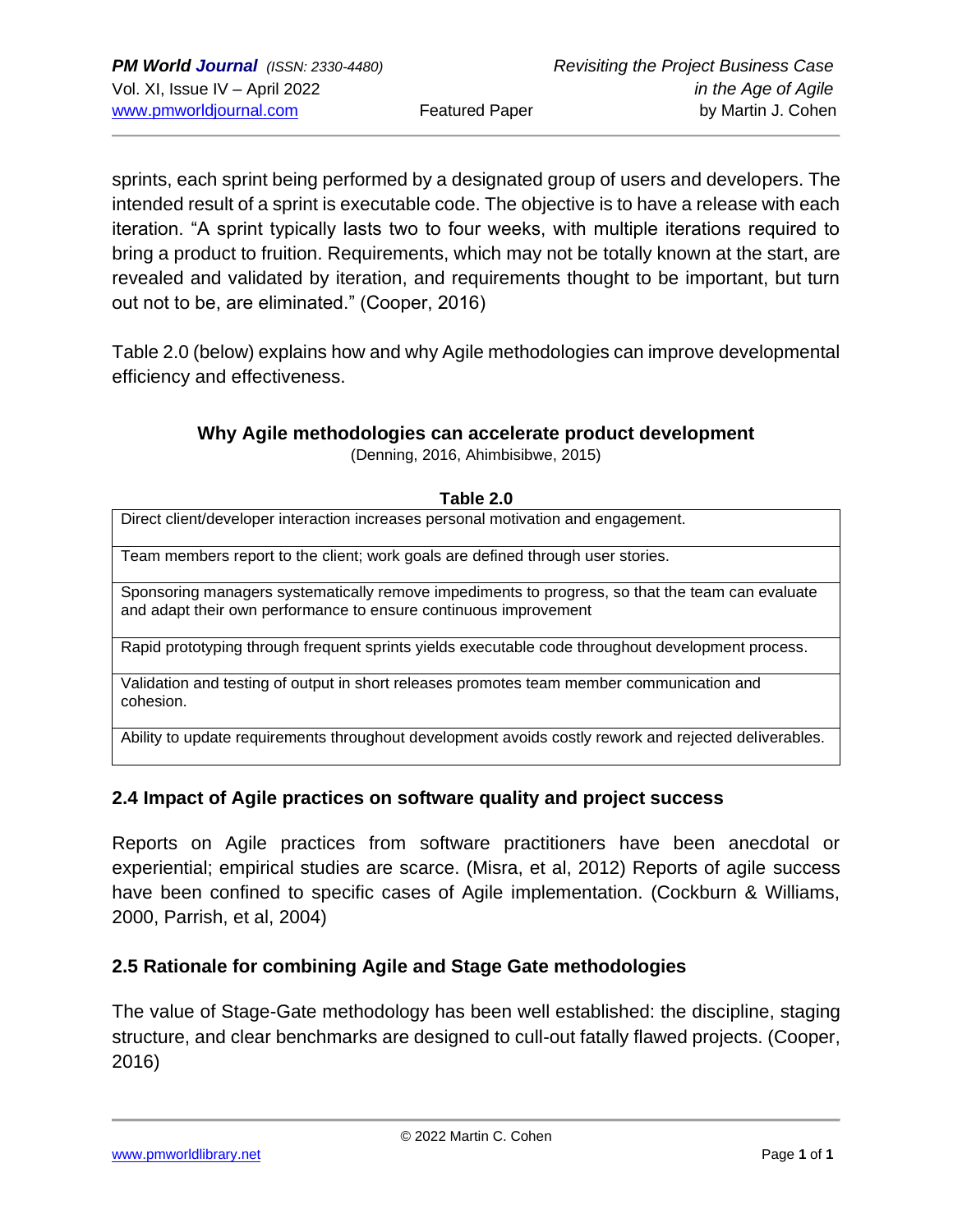The Stage Gate process is divided into multiple stages, with deliverables generated from each. Between stages there are quality control checkpoints known as gates. Each gate has criteria to be fulfilled in order to obtain a go decision. Each gate also has a defined output which is the plan of action for the next stage. Gates are managed by gatekeepers, who understand the project and have the authority to commit resources. (Bhatia, et al, 2017)

Leading manufacturing organizations are starting to combine elements of Agile development with their Stage Gating processes for physical products. The trend started in software development, where Agile and Stage-Gate were seen as complimentary. The hybrid model is perceived to accelerate product releases, improve responsiveness to market demands, and facilitate communication among project participants (Cooper, 2016, Bhatia, 2017).

This research suggests that a robust business case can play a critical role in effective Agile/ Stage Gate collaboration by providing Stage Gate the benchmarks and metrics needed to enforce project management controls and identify projects at risk. It is posited that the Stage Gate process cannot be an effective vehicle of Agile project governance without the content provided by a robust business case.

#### **2.6 Agile Project Governance and Value Creation**

"The concept of governance is defined by Müller (2009) as the value system, responsibilities, processes and policies that provide organizations a framework for decision-making and managerial action in order to serve the best interests of internal and external stakeholders." Governance, specifically corporate governance has been applied to industry, politics, economics and education (Lappi, 2017).

Müller (2009) believes project governance is necessary to achieve the best use of resources and identify projects at risk. Agile methodologies provide abundant opportunity to redirect projects that are not delivering promised benefits (Luna, 2014). Projects can be abandoned, scope-enhanced, scope-reduced, or redirected in a way that will make value realization possible, assuming the original project objectives were documented in a robust business case.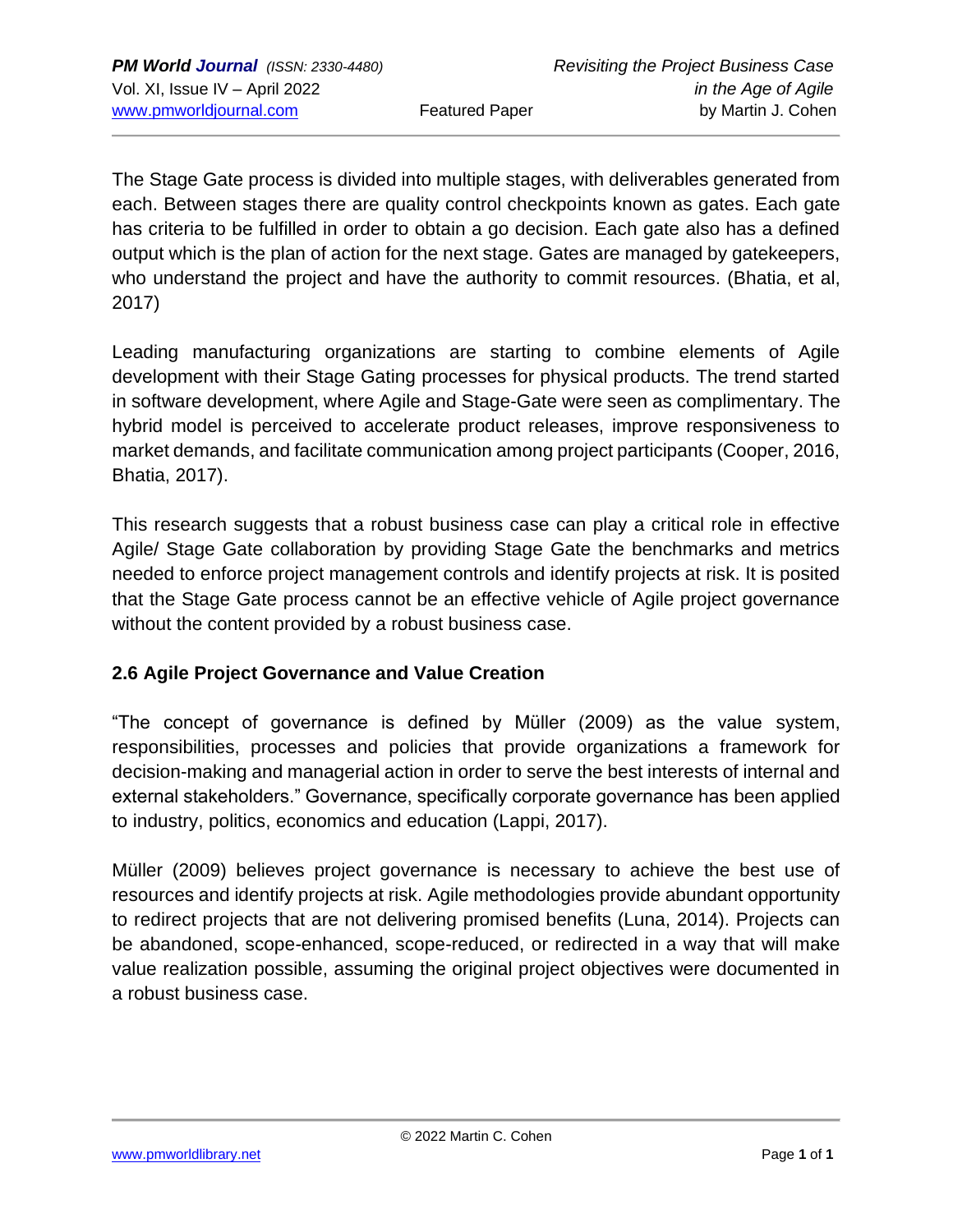#### **2.7 Status of Business Case Research**

In many organizations, a business case is seen as a useful mechanism for justifying IS investments. "Business case research, however, is scattered among various literatures, and a clear, holistic definition of what actually constitutes a business case is still missing". (Maes, 2013). In the view of these authors, "this field of research is in its infancy". Despite the widely perceived value of business cases, empirical studies of their authorship, usefulness and application are rare. (Nielsen, 2017, Berghout, 2013, Maes, 2014)

"There is no commonly accepted practical or theoretical definition for an IS project business case" or for business case quality (Maes, 2014). "There is no accepted definition of the term 'business case' for research purposes." (Kopmann, 2015). This research will provide a theoretical framework for measuring and defining business case quality.

While many organizations believe in the importance of an information systems business case document and routinely create one (Ward, 2008), there is no theoretical or empirical research establishing the importance of specific business case content (Maes, 2014) or the motivation for including it.

One reason for perceived deficiencies in business case quality may be that the information technology and project management literatures have presented requirements for business case quality that are necessary, but may not be sufficient for IS project success. (PMBOK, 2013, Lester, 2007, Bradley, 2006, Havelka, 2002)

This research does not assume that organizations establish or enforce standards for business case quality. From a Goal Setting Theory perspective, it is illogical for an organization to initiate a project with unclear goals, uncertain feasibility, and weak rationale. (Lee, 1990, Mento, 1987, Latham, 1986) The information technology value realization literature recognizes that substantial IS investments should be justified by a high-quality business case. (Gambles, 2009, Havelka, 2002, Thomas, 2008) While research shows that this is often not the case in real life, the literature does not shed light on *why* this is so. (Ward, 2008, Jones, 2017, Farbey, 1992, Bacon, 1992)

What is notably absent in virtually all of the published business case definitions (Berghout, 2013, Maes, 2014, 2017) is a recognition of the need for detailed system requirements as a precursor to project assessment. The inadequacy of functional specifications is cited in the IS valuation literature as a primary cause of IS project failure. (Stefanou, 2001)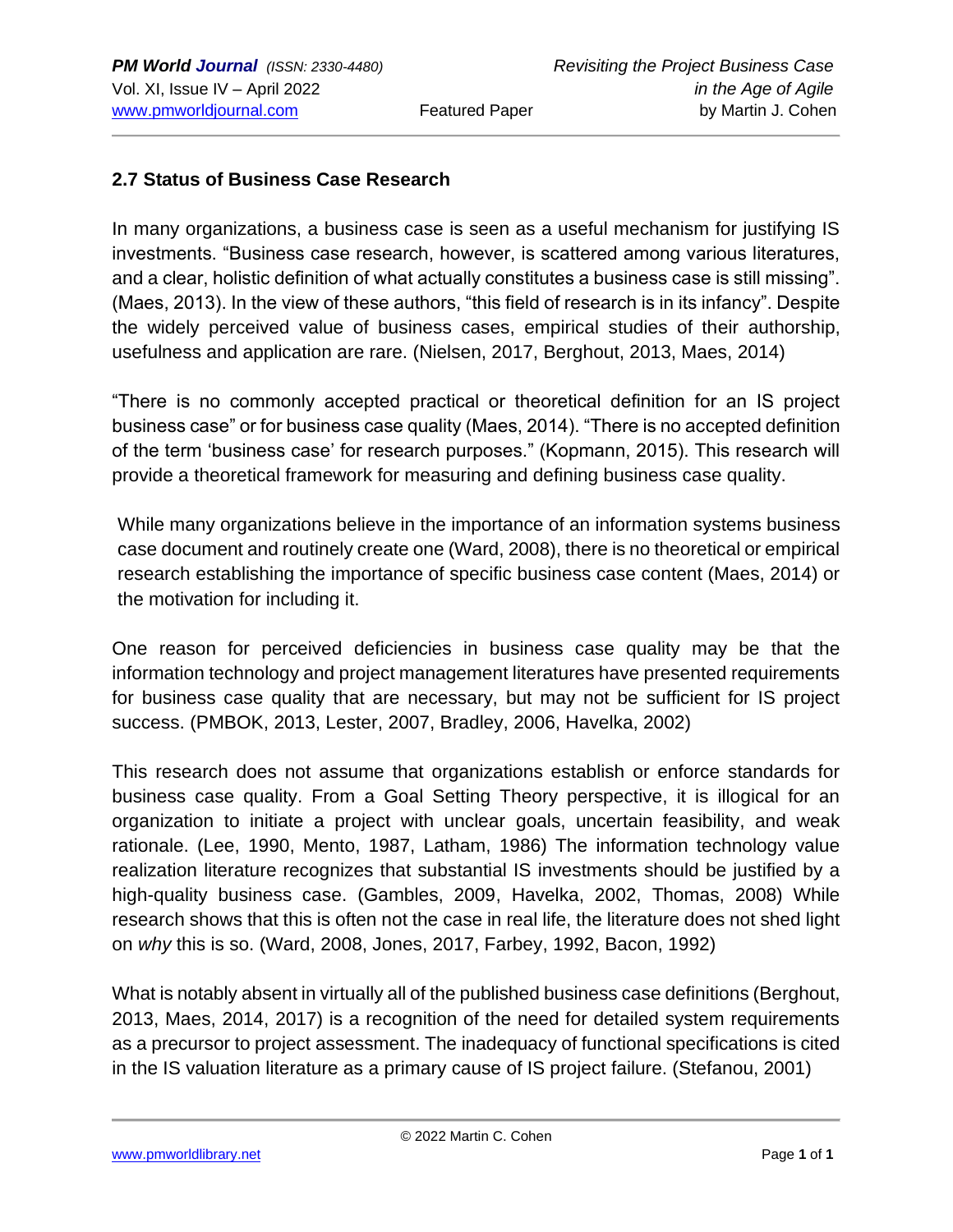Post (1992) was one of the first to perceive the need for additional business case research to achieve a better understanding of their influence. There has been little response. "The fragmentation of knowledge on the subject and the lack of a clear definition may stimulate misunderstanding and discourage further research" (Maes, 2013), which this research can help address.

#### **2.8 Ways in which business cases are employed**

PMBOK (2013) defines the business case as "a documented economic feasibility study used to establish validity of the benefits of a selected component lacking sufficient definition and that is used as a basis for the authorization of further project management activities." (p. 530) The business case describes the necessary information from a business standpoint to determine whether or not the project is worth the required investment. Typically, the business need (or rationale) and the cost-benefit analysis are contained in the business case to justify and establish boundaries for the project." (p. 69) Lester (2007) characterizes business case content by posing these questions:

- "Why is the project required, and what are we trying to achieve?" (justification)
- "What are the deliverables, timeline and the anticipated costs?" (conceptualization)
- "What are the performance and success criteria?" (justification)
- "What are the risks?" (feasibility assessment)

Bradley (2006) views the project business case as a "living document created at the program level to steer program activity towards the eventual achievement of the project vision". In Bradley's view, the project business case should include the following:

- Rationale for the proposal, and how it supports the organization's mission (conceptualization)
- The benefits of the investment, including assumptions and risks (justification)
- The intended future business state (conceptualization)
- The financial assessment (justification)
- Sections on project organization and governance (feasibility)

Kopmann, et al (2015) describe a business case as performing three roles: "describing why and how a project can be beneficial for an organization, providing the underlying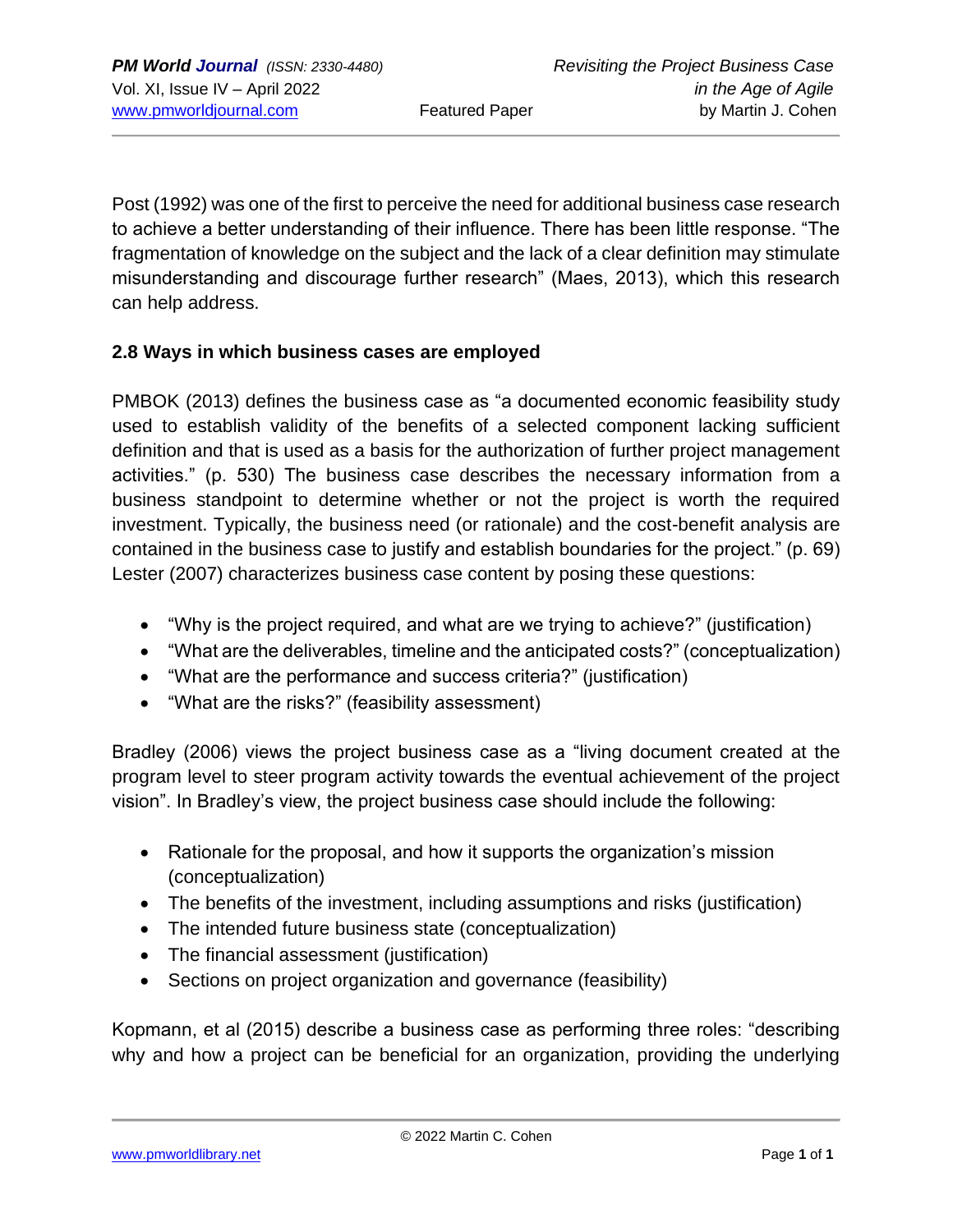rationale for an organization to invest in a project, and setting the general conditions for the project scope". Hsaio (2008) views the business cases as "a structured overview of specific elements of an investment, such as the objectives, costs and benefits." Krell and Matook (2009) define a "business case as a formal document that summarizes the costs, benefits and impact of an investment". Benaroch, et al (p.835) (2006) define the business case as a "comprehensive document that includes the project description, resources required, benefits and financial plans, and a risk management plan." It provides the necessary information to define solutions for achieving investment objectives. LeFave (2008) believes investments can be prioritized through a business case to identify highvalue deliverables.

Most researchers believe that a business case must include the project mission, anticipated costs, benefits and uncertainties. Krell and Matook (2009), Franken et al (2009) and Reimus (1997) found that individual accountability is essential for maintaining commitment. Gregor, et al (2006) see the benefit in determining qualitative and intangible project values in addition to economic factors.

Van Putten and Schief (2012) showed how business models, as a (description or) implementation of a company's business strategy can be aligned with business cases, as a conceptualization of an organization's processes. They believe that the business case can/should be used to close the gap between strategy and operations. In their systematic review of the business case literature, Maes, et al (2013) identified proof of concept, prototyping and viability assessment as essential parts of the business case development process.

While some authors believe a robust business case is needed primarily to support the investment decision, other authors believe the business case should support planning and monitoring through the entire project lifecycle. (Ward, et al, 2008) These authors believe that the business case should become a living document through an interactive process. (Franken, et al, 2009, Gregor, et al, 2006) Maes, Van Grembergen, De Haes (2013) propose that benefit expectations, costs and risks should continue to be formalized during and even after project implementation. A recent study, however, found that only one third of organizations used their IT project business case for the entire project duration. Another third created it solely to gain project approval, and the final third never produced one (Einhorn, 2019).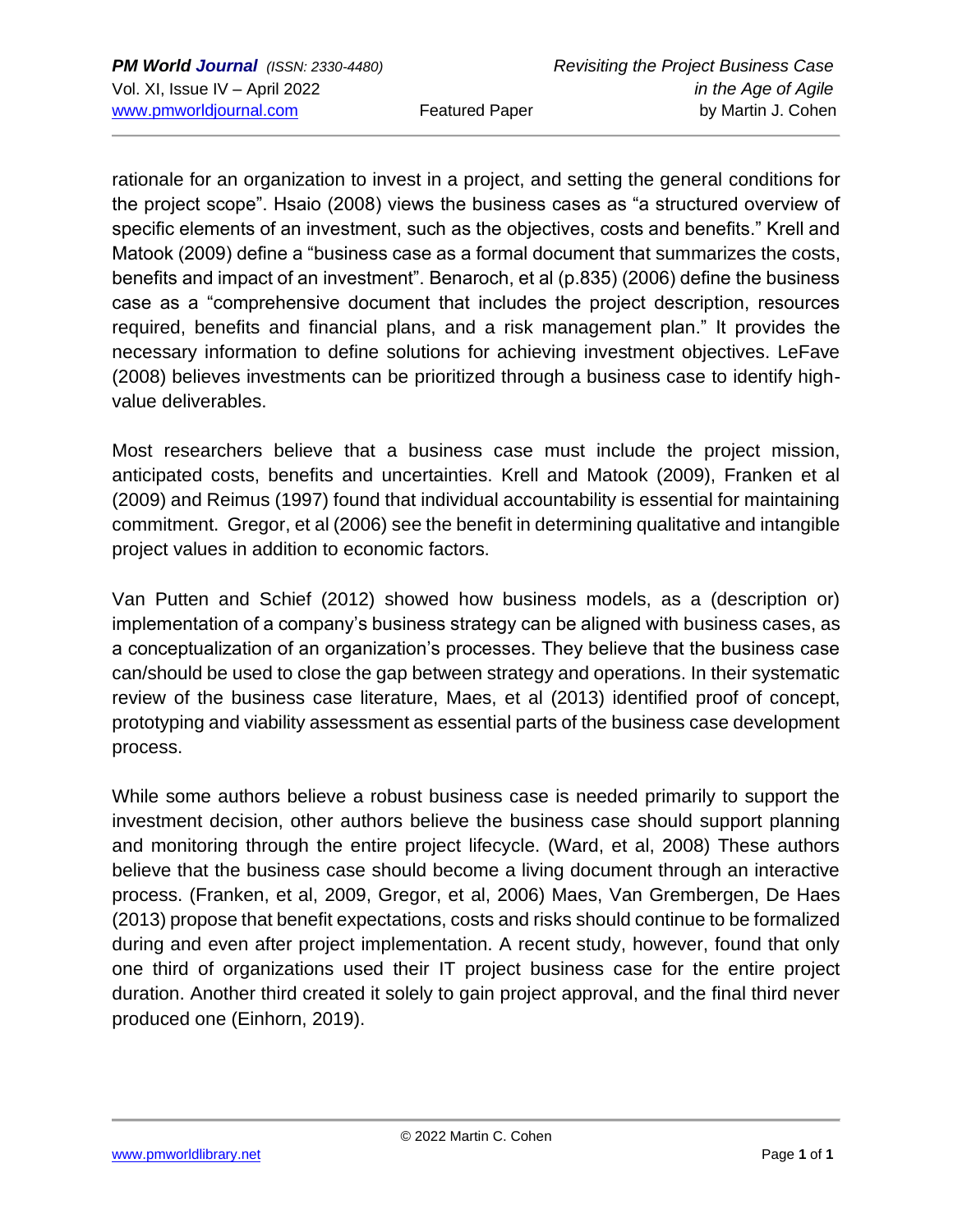Khajavinia (2009) believes that a business case document should reference (or include) current process descriptions, because they "form the foundation for additional project work". Khajavinia also believes that "software engineers and business decision makers live in separate worlds, using their own terminology and decision criteria. Software engineers do not seem to understand nor are they involved in organizational value creation objectives. Building a business case, he believes, is one way to bridge the gap between business and software engineering and to increase the quality of software development."

#### **2.9 Challenges in writing business cases for IS projects**

The project management literature assumes that a project would not be initiated without some form of justification. (PMBOK, 2013) Although a physical document is procedurally required by many organizations, there is survey evidence that business case quality varies greatly, and in some cases, no justification is written. (Ward, 2008)

Oliver and Romm (2002) demonstrated that many of the largest IS projects are approved without any formal justification. Moreover, the level of strategic justification of IS technology is generally not proportionate to the financial expenditure or risk involved. Powell (1992) and Symons (1990) reported that formal evaluation methods take on a diminished role as the strategic importance of an IS project increases, leading directly to low business case quality.

One of the assumptions of this research is that business case quality is important to project success, because it motivates the appropriate project team competencies and performance goals. In their case study research, Berghout and Tan (2013) saw evidence that the strength of the business case led to more precise cost estimation and appropriate investment decisions. Norris (1996) reported that obscure statements of IS project motivation without assignment of responsibility for value delivery, was a primary cause of project failure.

Organizations maintained that a complete business case was crucial to obtaining value from IS investments in research conducted by AMR, ASUG and SAP. (Swanton, 2010) Two out of three European organizations believed that a business case is key to obtaining value out of IS investments, and 96 percent of organizations surveyed were required to produce some sort of document. (Ward, 2008)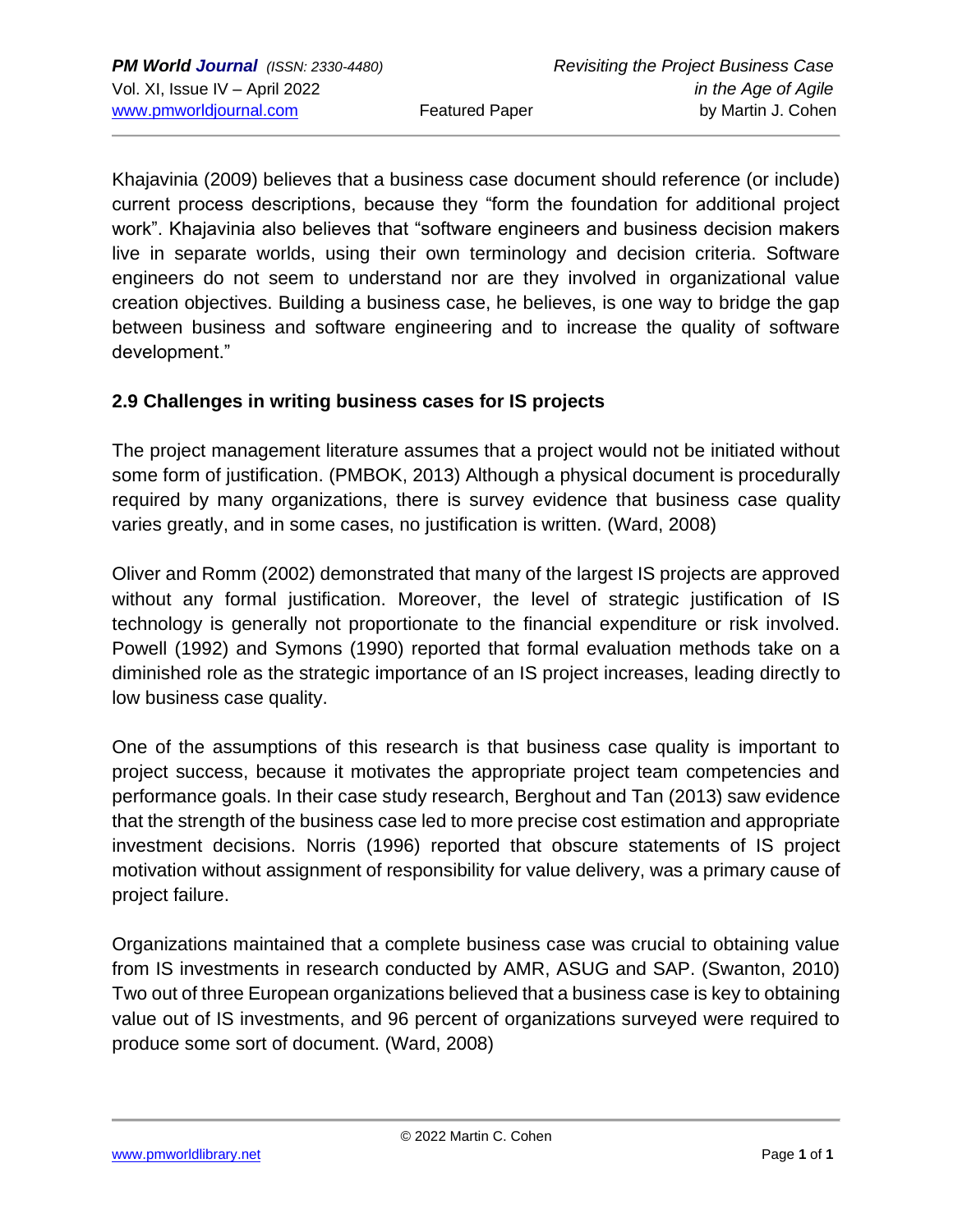One reason for low business case quality is that the financial justification of IS projects can be more complex than other project types, given the challenges of predicting and quantifying the costs and benefits. As a result, the overwhelming majority of IS project justifications do not employ financial analysis. (Bacon, 1992) Non-financial costs and benefits are even harder to estimate in IS projects because of the difficulty of linking cause and effect (Borenstein, 2005). As a result, these steps are often ignored.

Another reason for low business case quality might be the inadequacy of organizational metrics. To the extent that organizations utilize financial and non-financial metrics for process and business unit performance, these same metrics can and should be applied to project proposals. Unfortunately, comprehensive organizational metrics are more the exception than the rule (Bloom, 2012)

Conceptualizing an IS application can be more time and resource consuming than building the application itself. (Stefanou, 2001, Hecht, 1999) This is partially the result of high-level programming languages, which makes it possible to generate code more efficiently, but not necessarily with more forethought. As a result, this process may not be given the time and attention it deserves, and may result in business cases of low quality. Interviews with 130 Fortune 1000 CIO's revealed that 41% of companies do not have central oversight of their IS budget; 46% do not fully document their applications and infrastructure; 47% do not centrally track projects; 57% do not have project success criteria; and 68% do not track project benefits.(Jeffrey, 2004) Clearly there is a gap in the ability of organizations to practice sound IS portfolio management, which this research can help address. The absence of sound IS portfolio management could create organizational conditions leading to low business case quality.

If an IS project business case does not include a valid justification, does not conceptualize the project deliverables in detail, and does not set forth a viable implementation methodology, i.e., it is of low quality, it is posited that all of the known causes of project failure may be set into motion. Pinto and Slevin (1987) demonstrate the relationship between strategy and tactics in their 'Strategy Tactics Effectiveness Matrix'. "Organizations that employ strong implementation methodologies without strategic foundation are likely to implement the wrong solution and/or solve the wrong problem. While the customer might initially accept the deliverables, they are likely to be misapplied or misused".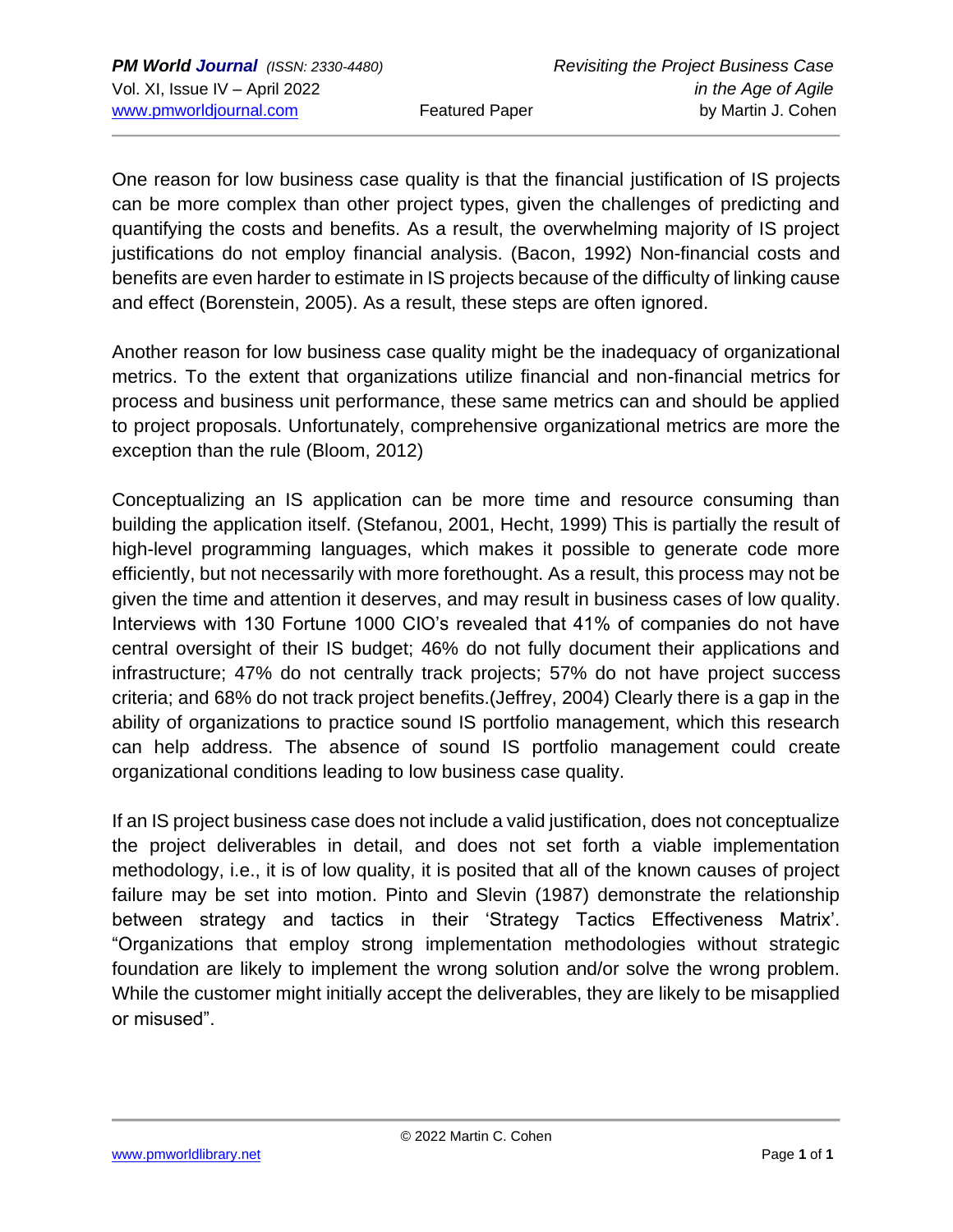Table 3 (below) explains how specific business case deficiencies can prevent full project value realization.

#### **Impact of business case deficiencies on project value realization**

| <b>Business case deficiency</b>                                                                                                                         | <b>Organizational impact</b>                                                                         |
|---------------------------------------------------------------------------------------------------------------------------------------------------------|------------------------------------------------------------------------------------------------------|
| No practical or theoretical business case definition<br>(Kopmann, 2015)                                                                                 | Inability to establish guidelines for<br>business case research or professional<br>standards for use |
| Lack of theoretical or empirical research establishing the<br>importance of specific business case content (Maes,<br>$2013$ ]                           | Inability to apply industry/ organization-<br>wide content requirements                              |
| Inadequate requirements for project assessment (Maes,<br>2013, Berghout, 2013, Maes, 2017)                                                              | Naïve, superficial evaluation of project<br>proposals; divergent project goals among<br>stakeholders |
| Inadequate functional specifications (Stefanou, 2001,<br>Hecht, 1999)                                                                                   | Primary cause of IS project failure due to<br>diminished product usability                           |
| Dearth of financial analysis (Bacon, 1992)                                                                                                              | Suboptimal, non-economic use of<br>organizational resources                                          |
| Vague statements of IS project benefits (Norris, 1996)                                                                                                  | Uncertain allocation of responsibility for<br>managing project benefit delivery                      |
| Unrealistic/unarticulated project goals, badly defined<br>requirements, unmanaged risks, use of immature<br>technology (Charette, 2005, Wallace, 2004a) | Primary causes of IS project failure.                                                                |

|  |  | Table 3 |  |  |
|--|--|---------|--|--|
|--|--|---------|--|--|

#### **2.10 Requirements engineering defined**

*Business Requirements* define the boundaries of a project determining what is inside or outside of scope. (Rahmesh, 2011) *Requirements engineering* is defined in the literature as an "iterative process of eliciting, structuring, specifying, analyzing and managing software requirements." (Sommerville, 2011) "The requirements engineering process is a structured set of activities which are carried out to derive, validate and maintain requirements documents" (Raja, 2009) According to Weinberg (2011) "requirements are made for a common purpose; to convert vague desires into explicit and unambiguous statements of what customers want".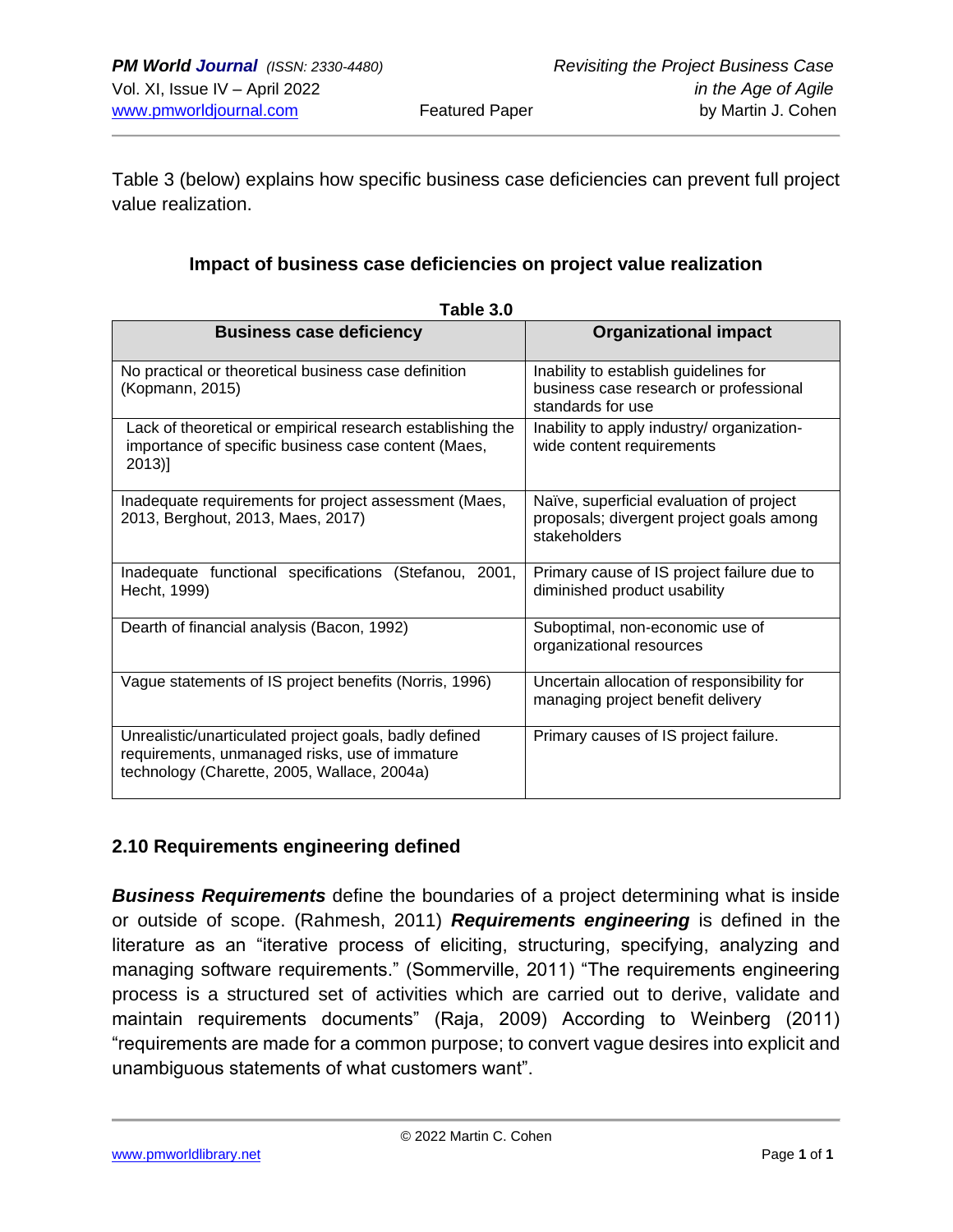After requirements elicitation, structuring and specification, the last phase in RE is validation. "Requirements validation identifies ambiguous requirements and resolves conflicts." (Raja, 2009) "The requirements validation process ensures that the requirements in the software requirements specification (SRS) are consistent and complete, before it is used as a basis for further system development." (Nguyen, 2016) "IEEE Computer Society (2012) defines *verification* as the process of providing objective evidence that the system… and its associated products conform to requirements (e.g., for correctness, completeness, consistency, and accuracy)".

"IEEE Computer Society (2012) defines *validation* as the process of providing evidence that the system…. solves the right problem (e.g., correctly model physical laws, implement business rules, and use the proper assumptions), and satisfy intended use and user needs". (Ryan, 2017)

The efficiency and effectiveness of a requirements engineering process can be characterized by the level of scrap, creep, and churn created. (Rahmesh, 2011)

**Scrap:** Requirements are dropped due to budget cuts or business/legal constraints. *Creep*: Project scope takes on additional features or functionality. *Churn:* Requirements fluctuate throughout the project.

A key assumption of this research (Figure 1.0) is that comprehensive requirements elicitation is an essential first step to producing a high-quality business case. When requirements and requirements engineering processes are deficient, an unsuccessful or prematurely terminated project is typically the result (Standish, 1999). There is clear evidence that problems in requirements engineering negatively impact project outcomes (Somerville, 1996) in spite of the modest effort needed for a successful RE process (Niazi, 2008). Alexander and Stevens (2002) suggest that only 5% resources are needed to support the requirements engineering effort. This might be 25% of project duration (or 3 months, depending on project size).

Requirements elicitation can take many forms. Findings show that the most used individual techniques are: interviews, scenarios, and questionnaires. Among group techniques, workshops stand out (Pacheco, 2018).

Given that each elicitation method has advantages, it is hypothesized that projects using multiple elicitation techniques will compensate for the limitations of each. It is also posited

[www.pmworldlibrary.net](about:blank) Page **1** of **1**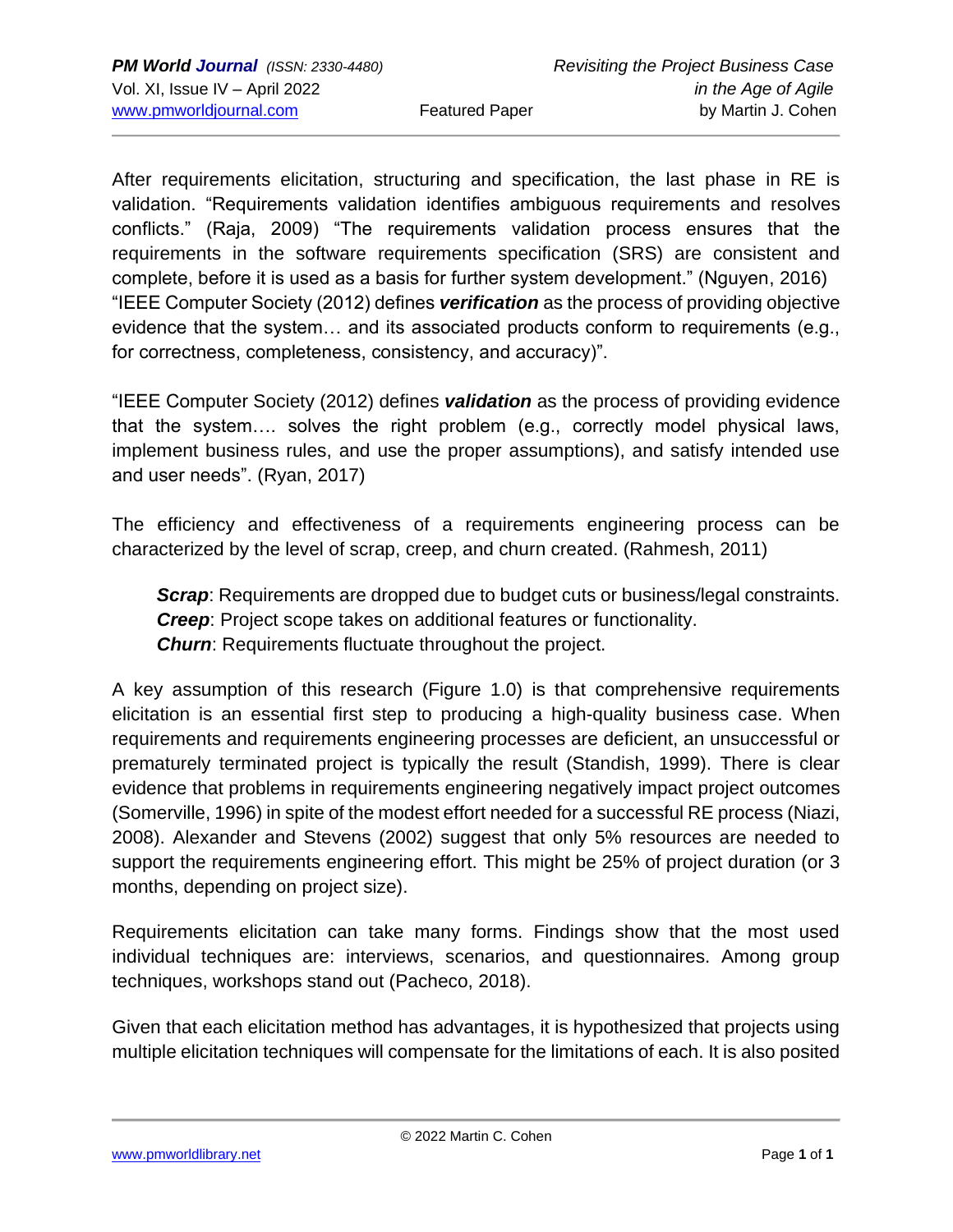that projects using multiple elicitation techniques will encounter fewer problems in verification and validation.

While a complete software requirement specification (SRS) document would not normally be part of a project business case, the more specifications included, it is hypothesized, the more useful the business case will be in guiding the organization towards software quality and project success.

#### **2.11 Requirements engineering in Agile environments**

A key assumption of this research is that business case quality is equally important in both Waterfall and Agile environments. In Agile, requirements emerge during the development process. "There are no conceptual models forming the basis of acquired domain knowledge. Rather, knowledge is documented in the form of code, test cases, and programmers' collective memory" (Rubin, 2011). These authors believe that continually updated conceptual models would benefit communication between stakeholders, essential to the Agile process.

The fundamental hypothesis of Waterfall is that systems can be fully designed, planned and specified before any code is written. The fundamental hypothesis of Agile is that the best software emerges from small teams, continuous improvement, and timely feed-back. (Rubin, 2011) Agile development, however, requires a "clear and complete definition of the entire system before it can be divided and incrementally built" (Stoica, 2013). Maiden & Jones (2012) believe that "Agile requirements techniques support some activities at the expense of others. They believe there is little support in Agile for discovering and analyzing business goals or developing innovative ideas due to the constraints of shortterm sprints".

Cao and Ramesh (2008) and Grundy (2013) reported that Agile projects often select inappropriate architectures, refactor code, and fail to confirm modifications with key stakeholders prior to implementation. Agile requirements engineering is an iterative, incremental approach that does not help in defining project budget or schedule (Matharu, 2015) due to the absence of a-priori requirements planning (Inayat, 2015).

Customers define functional requirements throughout the Agile project life cycle. According to Cardinal (2013) neglecting nonfunctional requirements (scalability, capacity, availability, reliability, recoverability, maintainability, serviceability) may lead to major

[www.pmworldlibrary.net](about:blank) Page **1** of **1**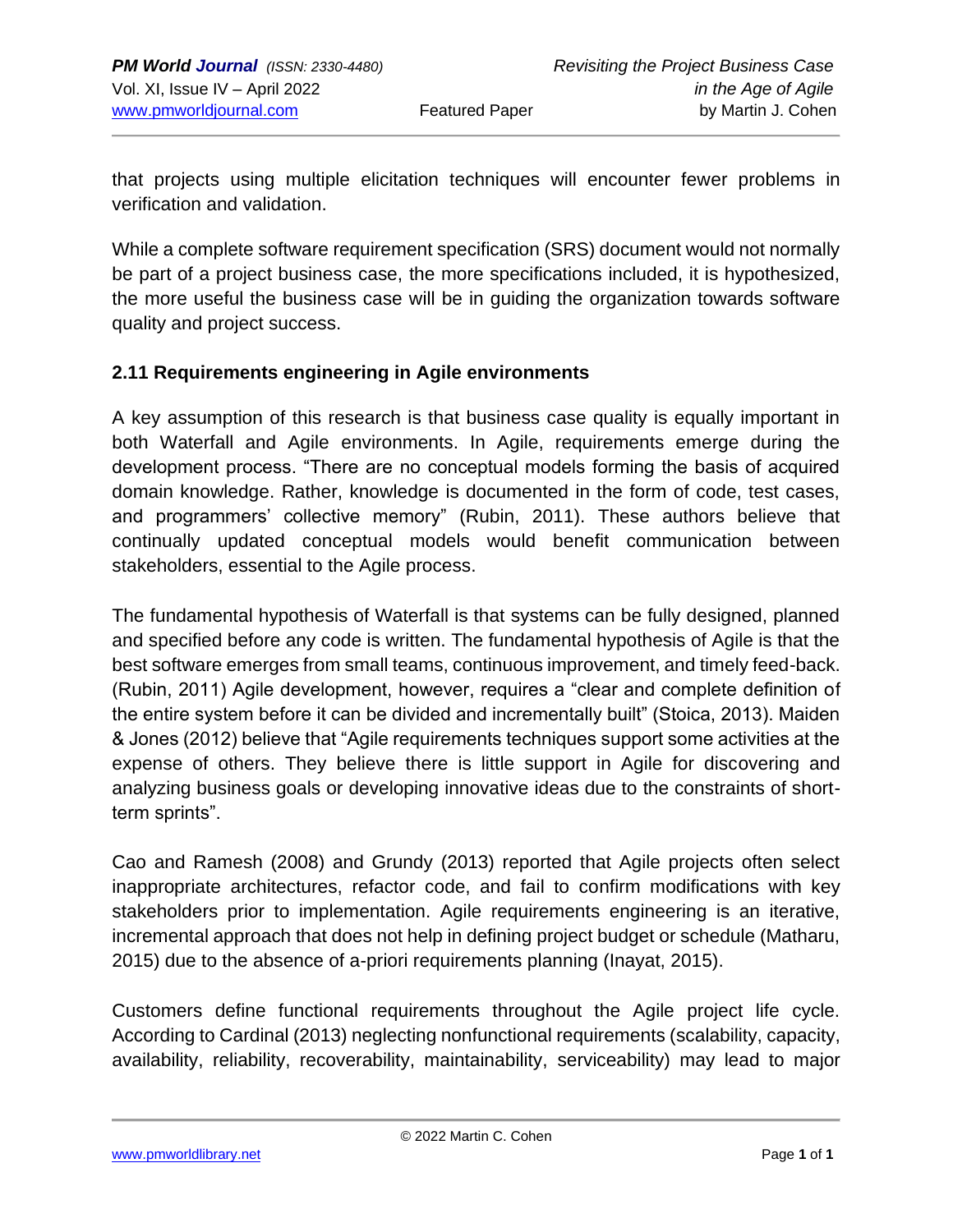rework throughout the project, because nonfunctional requirements are not included in the agile mini project definition phase. Farid and Mitropoulos (2013) claim that Agile project management does not adequately represent activities that deal with nonfunctional requirements. Aljallabi and Mansour (2015) acknowledged that neglecting nonfunctional requirements is one of Agile's limitations.

#### **2.12 Requirements prioritization in Agile**

"Most Agile organizations use simple techniques such as user stories to define high-level requirements. These short, abstract descriptions serve mainly as anchors for further discussions with customers." (Cao, 2008)

Agile implements "the highest- priority functionality first, so that customers can realize immediate business value". Organizations establish new priorities as team member "understanding of the project evolves", adding requirements as needed. In Waterfall projects, requirements are prioritized only once, with business value, risk, cost and interdependencies all factored in. In Agile, prioritization is driven primarily by business value as the customer perceives it. (Cao, 2008)

#### **3. Requirements for business case quality**

#### **Limitations in Agile methodologies that can be mitigated by application of robust business case and stage gate controls**

| Table 4.0                                                                                               |                                                  |                                                                                                  |  |
|---------------------------------------------------------------------------------------------------------|--------------------------------------------------|--------------------------------------------------------------------------------------------------|--|
| <b>Agile documentation</b><br>deficiencies                                                              | <b>Resultant risks</b>                           | <b>Potential risk mitigation</b><br>though robust business case<br>and stage gate controls       |  |
| Project definition begins during<br>'fuzzy front end', subsequent to<br>project approval (Bhatia, 2017) | Unrealistic project scope,<br>cost and budget    | Organizational consensus on<br>project scope, cost and budget<br>prior to development activities |  |
| No comprehensive system<br>requirements specifications (Cao,<br>2008)                                   | Scope instability/scope<br>creep                 | Project mapping /directional<br>guidance through clear project<br>conceptualization              |  |
| Limited documentation of non-<br>functional system requirements<br>(Farid, 2013, Elghariani, 2016)      | Schedule delays and loss<br>of product usability | Recognition and accomplishment<br>of system performance<br>expectations                          |  |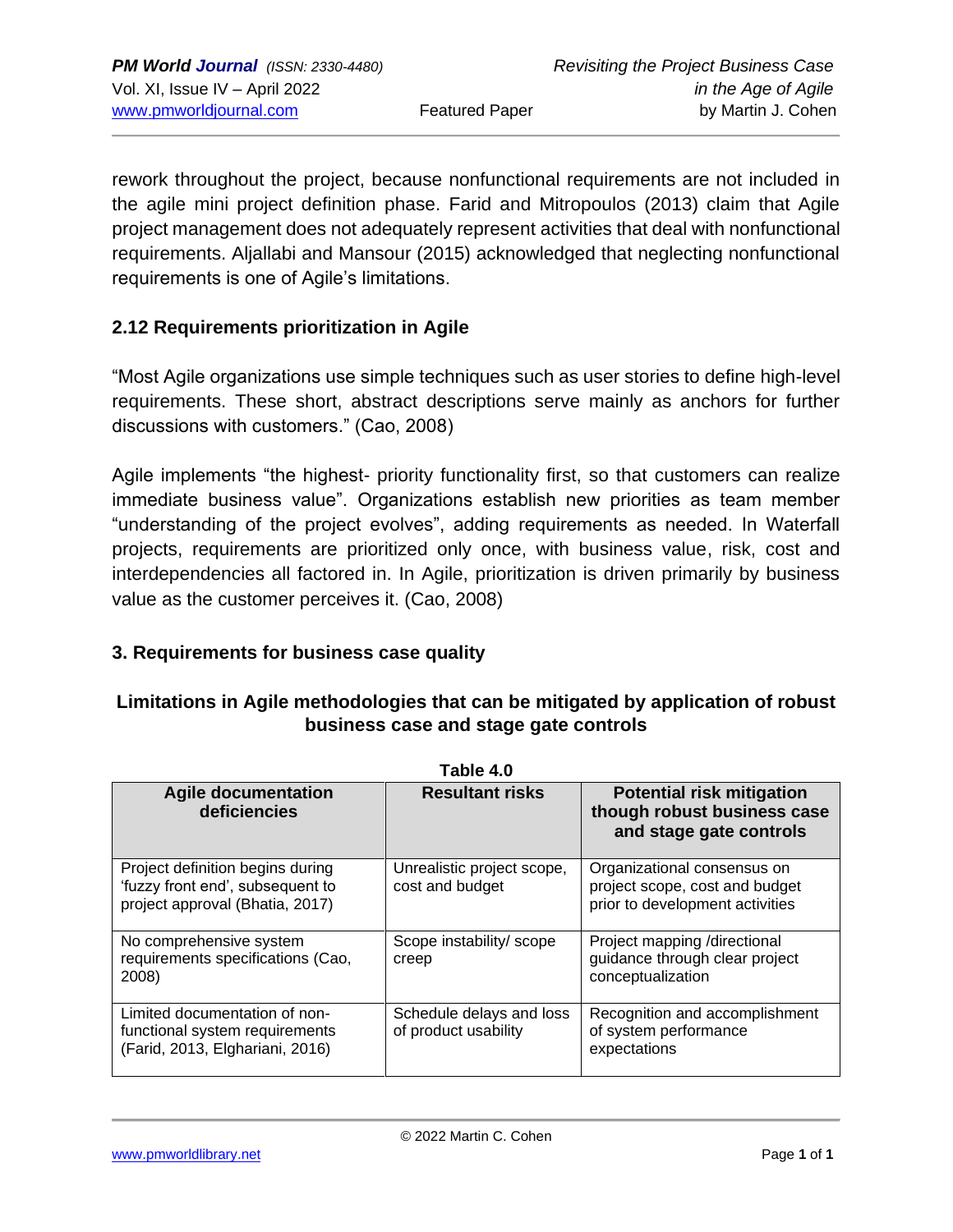| Limited process documentation due<br>to short deliverable timelines and<br>direct user/coder interaction<br>(Reagan, 2012) | Ambiguity of process and<br>uncertain functionality of<br>deliverables | Improved benefits realization and<br>deliverable acceptance |
|----------------------------------------------------------------------------------------------------------------------------|------------------------------------------------------------------------|-------------------------------------------------------------|
|----------------------------------------------------------------------------------------------------------------------------|------------------------------------------------------------------------|-------------------------------------------------------------|

Table 4.0 illustrates how business case content and stage gate controls can correct for deficiencies in Agile requirements engineering, prioritization and governance.



# **Conceptual Model for Business Case Creation**

**Figure 1.0**

The underlying assumption behind the business case creation model (Fig 1.0) is that the requirements engineering process should begin before the project is submitted for approval. This collaboration between business analysts and software designers is necessary to write a high-quality business case, i.e. one that has the potential to achieve organizational objectives.

Applying requirements engineering methodologies to the elicitation of user needs is the first step towards formulating system requirements that accurately address organizational and project goals. Only after requirements have been elicited in sufficient detail can their feasibility be determined. Financial and qualitative justification should be based on verified, validated and feasible system requirements.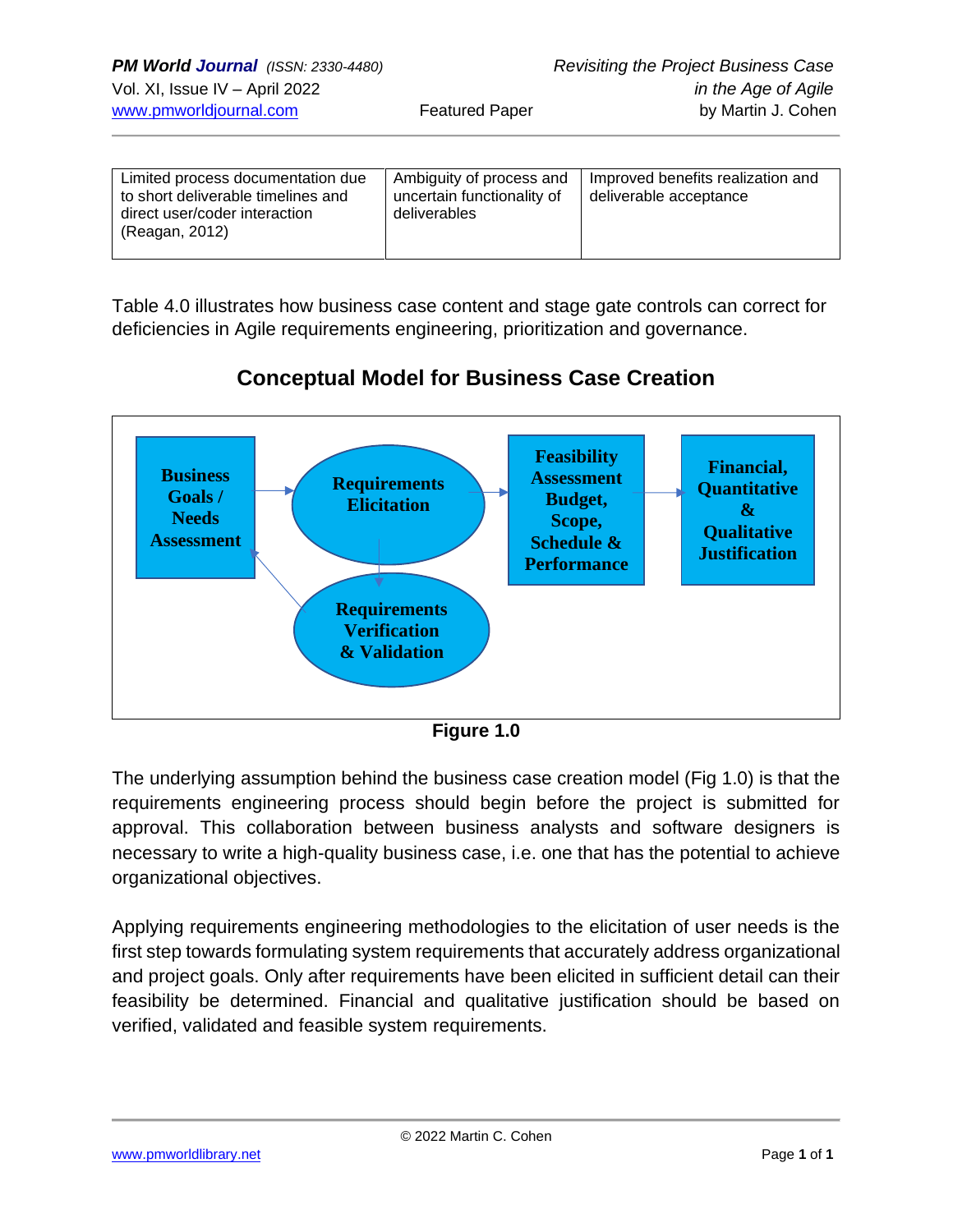#### **3.1 Business Case Quality Defined**

The construct *Business Case Quality* is defined in this research (Table 5.0) as the extent to which a project has been conceptualized, justified, and demonstrated to be feasible This definition goes beyond the traditional PMBOK (2013) concept of project mission or vision, and is motivated by the attributes of effective goal setting.

*Project Conceptualization* is based on the *clarity* and *specificity* of project goals. It entails a clear description of the deliverables and functionalities that will be provided. The conceptualization should also define clear performance and success criteria for measuring project value delivery (Thomas, 2008), and should include:

- Project scope
- Software architecture
- Requirements description
- Requirements prioritization
- Implementation process definition
- Vendor/product/technology selection and acceptance criteria

*Project Feasibility Assessment* is based on *goal difficulty* and *attainability* It serves to confirm the economic, technological, and operational plausibility of the application [36] as well as the feasibility of completing the project deliverables via the prescribed methodology, and within the project's budgetary and schedule constraints, and should include the following:

- Scenario planning to determine impact of most likely outcomes
- Sensitivity Analysis and contingency planning for key project uncertainties
- Enumeration and validation of technical and business assumptions
- Description and evaluation of the risks and uncertainties in the process, product, or solution.
- Illustration and validation (proof of concept) of the project goals and deliverables. This may require modeling, testing, or prototyping deliverables to ensure customer acceptance.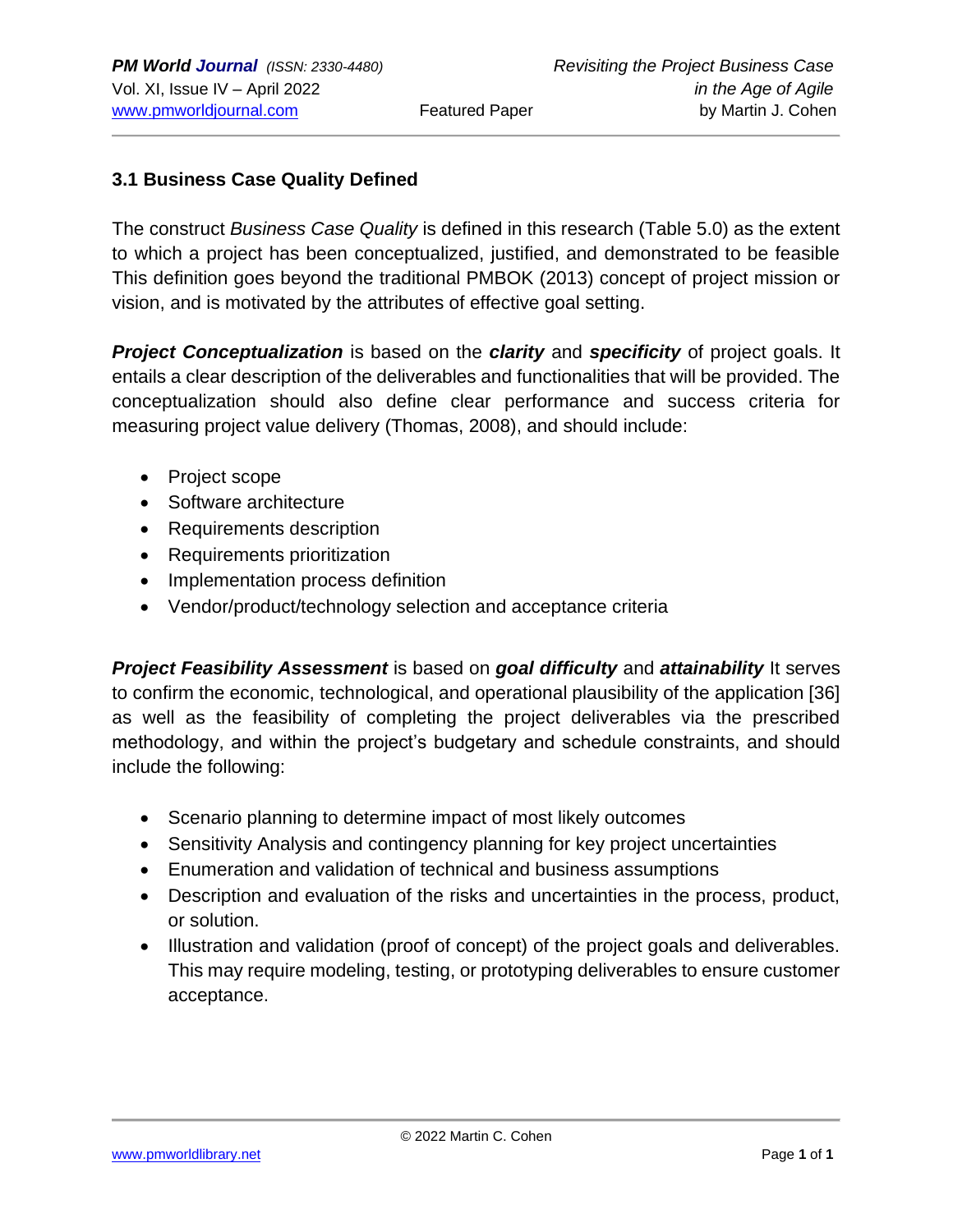A project feasibility assessment "considers whether the proposed solution is operationally, technologically, or economically viable and likely to occur in a timely manner" (Montague, 2016, p. 15). A feasibility study is conducted to ascertain an IS project's viability, and obtain data for planning (McConnell, 1998). In a feasibility study, performance is compared against pre-determined technical, operational and financial benchmarks (Pressman, 2004). This allows for project cancellation at a lower cost (stage gate process), or, if the project is allowed to proceed, assists in the re-estimation of resource requirements. Despite the recognition afforded feasibility studies, the topic is large ignored in popular software engineering textbooks (Greer, 2009).

*Project Justification* is based on the *value* or *relevance* of the project goals, and the connection of those goals to the recommended solution. It explains how and why the project will provide the organization a competitive, cost, or qualitative advantage. It should include a comparison of the recommended process or product with potential technology alternatives and/or solution providers, including do-nothing options. IS success dimensions include system, information and service quality, and the strategic, informational, and transactional value added. Mirani and Lederer (1998) point out that a single information system can provide all three types of benefits. IS projects are typically initiated based on one or more of the following organizational events:

- New regulatory requirement
- Opportunity to lower transaction costs
- Legacy system or platform replacement
- New product or business opportunity

Each of the three business case components, conceptualization, justification, and feasibility assessment (Table 5.0) are essential in themselves, and dependent on the other two. For example, one cannot justify or define an implementation methodology for an objective which has not been conceptualized. Similarly, one cannot validate a financial justification without a demonstrable and verifiable implementation methodology. One could have, for example, a well-defined (conceptualized) objective with many potential benefits (justification) for which no cost-effective implementation methodology exists. In other words, every set of benefits must be proportionate to the cost. Unfortunately, the true cost of implementation and the true cost/benefit ratio cannot be determined until the project has been conceptualized at a fairly detailed level, which, in the case of information systems projects, typically does not occur until well past project initiation. This is yet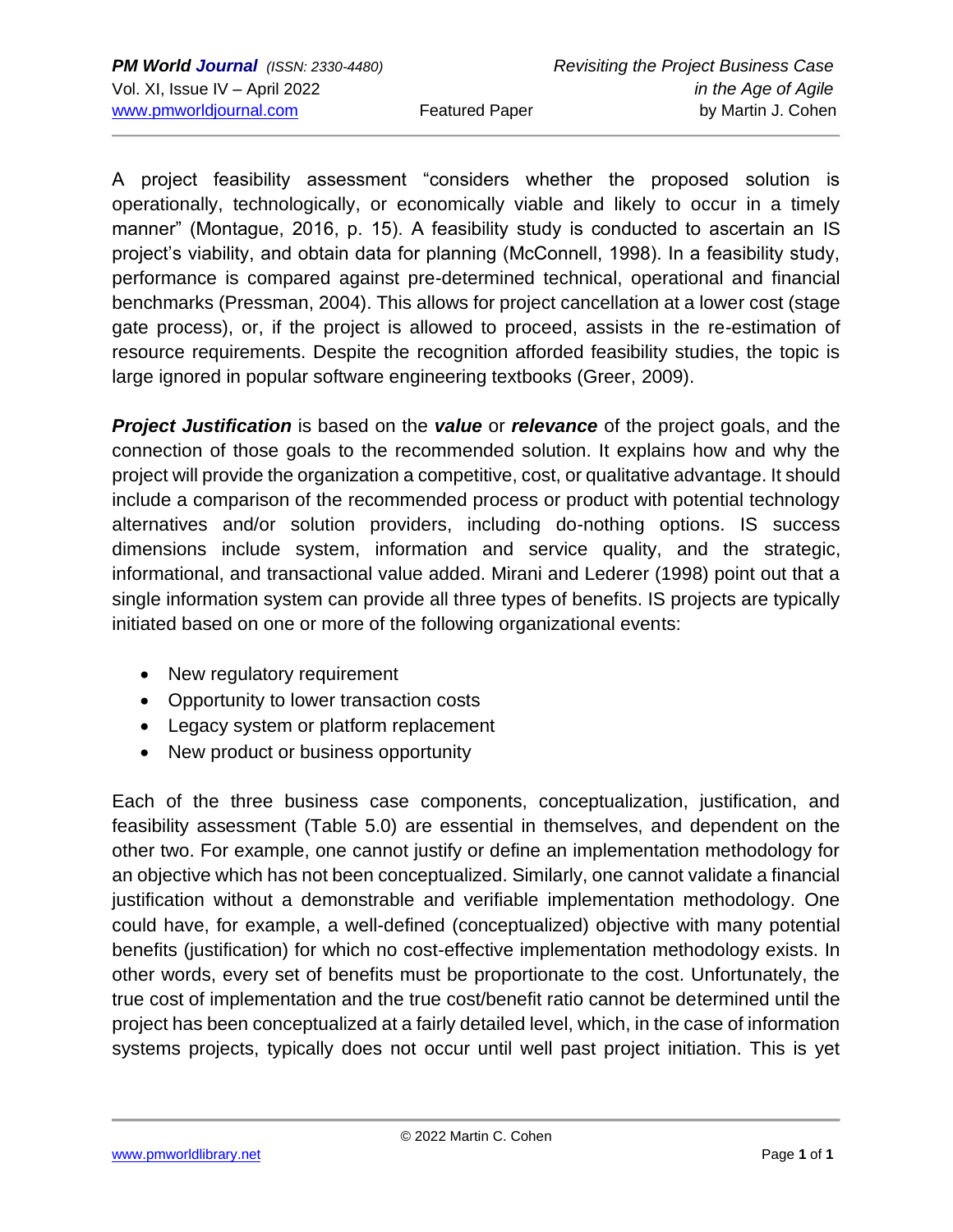another reason why a high-quality IS project business case is so important, yet so difficult to achieve.

#### **3.3 Goal Setting Theory - theoretical foundation for business case quality**

Goal Setting Theory (Locke, 1981) suggests that comprehensive, well-articulated, justifiable, and achievable project goals, i.e. higher quality business cases, would lead to better project outcomes. It is hypothesized, therefore, that the level of project value achievement can be anticipated by the 'quality of the goals' expressed in the IS project business case. Goal Setting Theory plays a central role in this research, because it provides the theoretical framework for what constitutes business case quality *Goal clarity, relevance, and attainability* correspond to the *conceptualization, justification, and feasibility* components proposed for business case quality (Table 5.0).

Goal Setting Theory addresses the importance of clear, relevant, and challenging goals in guiding and achieving high individual, group and organizational performance. This theory has been applied to tasks where individuals have control over their performance, as is the case in IS business case formulation. *"*Specific and difficult goals (vs. 'do best' goals) lead to a higher level of performance than vague, non-quantitative goals (Locke, 1990) The direct effect of goal specificity, divorced from goal difficulty or goal level on performance is to reduce performance variance. This is because goal specificity reduces interpretive leeway as to the exact meaning of the goal" (Locke, 1990)

Expectancy Theory (Vroom, 1964) maintains that irrelevant, unworthy, and unattainable goals will not motivate individuals toward valued rewards, or, it is hypothesized, lead to business cases of high quality. While hard goals may lead to greater persistence and effort than easy goals (Locke, 1990), unachievable goals will surely lead to project failure. Therefore, the harder the goals, i.e. the greater the degree of project novelty and complexity, the more important it would be to validate project feasibility. Clear goals motivate the execution of task driven strategies. (Latham, 1975) Challenging goals stimulate planning; challenging goals also increase the likelihood that strategy will be applied. (Earley, 1987, 1988)

Kernan and Lord (1990) reported that general (non-specific) goals led people to commit the same amount of resources to a problem regardless of prior degree of failure. Explicit goals, however, enable people to use feedback information intelligently. They commit fewer resources to courses of action that lead to extreme failure. Non-specific goals also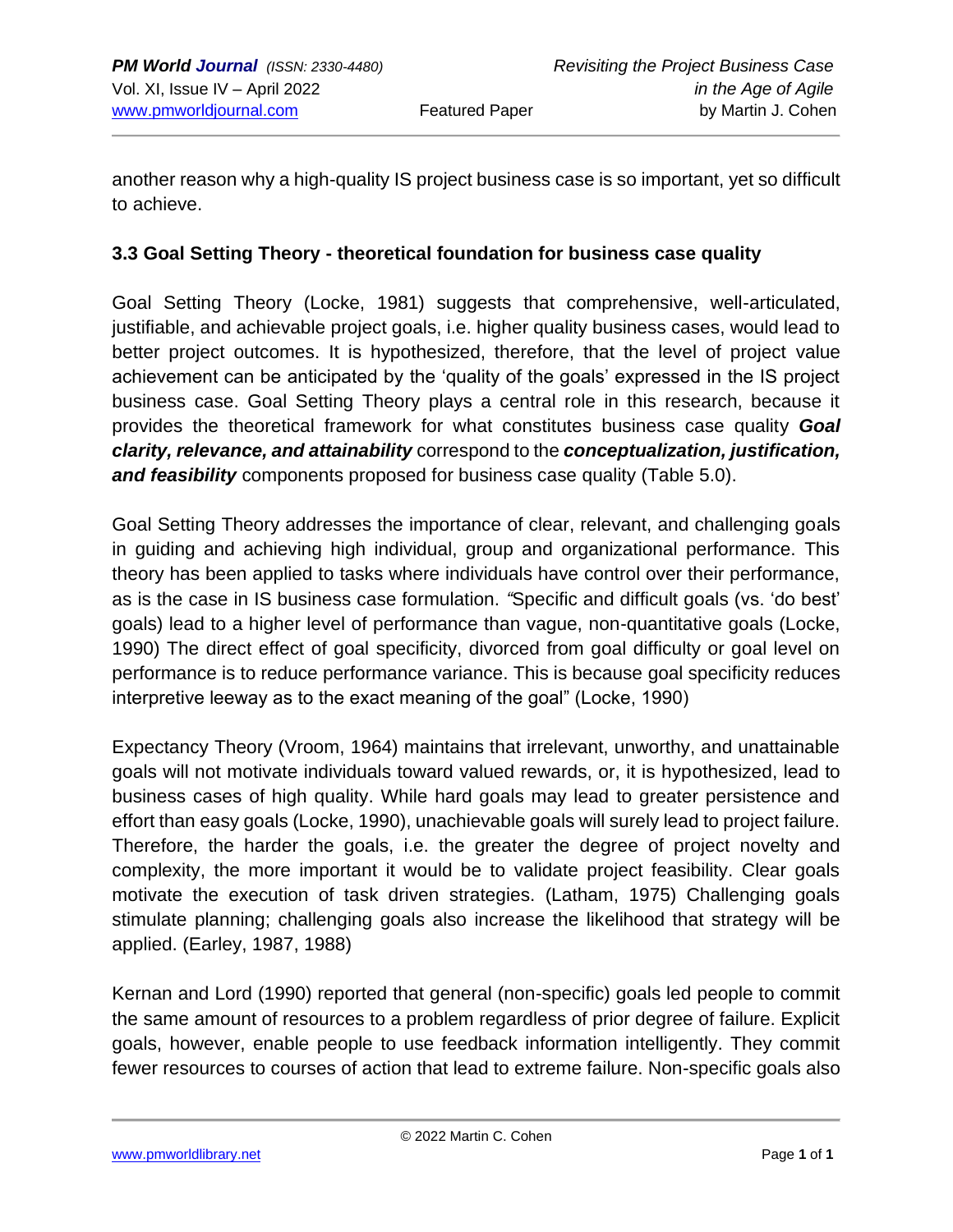allow people "to give themselves the benefit of the doubt concerning the adequacy of their performance" (Locke, 1990).

Latham, Winters, and Locke (1994) found that effort applied to goal setting influences goal commitment and self-efficacy; participation in formulating task strategies influences task strategy quality; and self-efficacy and task strategy quality (in turn) influence performance. This would suggest that core project teams that participate in the formulation of project goals would be more likely to write a high-quality business case.

Kondrasuk (1981) reviewed 185 studies of goal-setting at the organizational or unit level. 91% of the 185 studies showed positive or contingently positive results. "The core findings of Goal Setting Theory are based on data from over 40,000 subjects in eight countries; 88 different tasks; laboratory and field settings; experimental and correlational designs; time spans ranging from one minute to three years; studies of assigned, self-set and group goals; and data from group, individual, and organizational levels of analysis." (Locke, 1990,p. 62)

Table 5.0 applies Goal Setting Theory directly to the content requirements needed for business case quality.

# **Theoretical Framework for Business Case Quality**

| <b>Goal Setting</b><br><b>Theory</b><br><b>Construct</b> | <b>Goal Clarity</b>                 | <b>Goal Relevance</b>                                                | <b>Goal Attainability</b>                                                       |
|----------------------------------------------------------|-------------------------------------|----------------------------------------------------------------------|---------------------------------------------------------------------------------|
| <b>Business Case</b><br><b>Component</b>                 | <b>Project</b><br>Conceptualization | <b>Project Justification</b>                                         | <b>Project Feasibility</b><br><b>Validation</b>                                 |
|                                                          | Organizational goals                | Quantitative and<br>qualitative valuation of<br>organizational goals | Achievability of<br>organizational goals<br>with successful project<br>delivery |
|                                                          | Project goals                       | Relevance and value<br>of project goals to<br>organizational goals   | Achievability of project<br>goals within timeline<br>and budget                 |

#### **Table 5.0**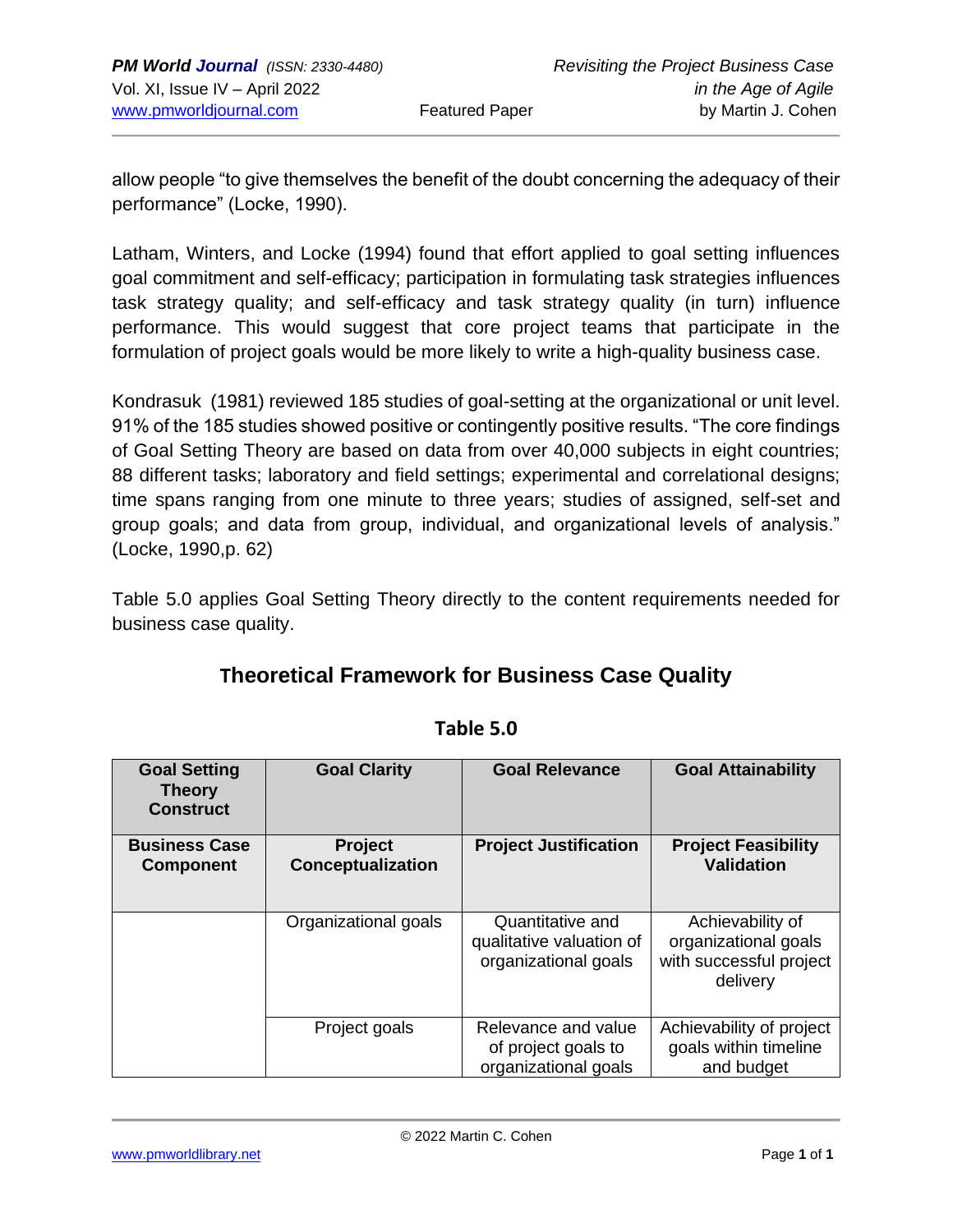| <b>Business</b><br>Case<br><b>Content</b> | Value proposition of<br>project to organization | Quantification and<br>qualification of<br>benefits                                | Costs, risks and<br>obstacles to benefit<br>delivery    |
|-------------------------------------------|-------------------------------------------------|-----------------------------------------------------------------------------------|---------------------------------------------------------|
| <b>Requirements</b>                       | Specificity of project<br>deliverables          | Incremental return on<br>investment for each<br>deliverable                       | Likelihood of delivery<br>within timeline and<br>budget |
|                                           | Prioritization of project<br>deliverables       | Criticality and<br>valuation of<br>deliverables                                   | Costs, risks and<br>obstacles to benefit<br>delivery    |
|                                           | Proposed process<br>documentation               | Criticality of each<br>proposed process<br>component to project<br>value delivery | Attainability of each<br>proposed process<br>component  |
|                                           | <b>Essential system</b><br>functionalities      | Criticality of each<br>functionality to project<br>value delivery                 | Costs, risks and<br>obstacles to benefit<br>delivery    |

#### **4. Conclusions**

Agile software development projects would benefit from explicit and comprehensive business case content, perhaps even to a greater degree than Waterfall projects. Waterfall projects require detailed system requirements as a first implementation step, which can serve to address deficiencies in the original business case. Any documentation created in Agile projects is post-facto, and can, therefore, have no beneficial effect on project selection or design. Functionalities created in Agile projects may or may not be consistent with the original project intent. If the value proposition of a project is not clearly documented up front, and agreed to by critical stakeholders, scope creep and loss of focus can result.

The purpose of this paper is not to question the value or validity of Agile methods – quite to the contrary. The purpose of this paper is to identify those elements of business case content that could facilitate and strengthen the application of Agile methods. Without a well-defined business case, there is no basis for holding the sponsor or development team accountable for achieving project objectives, budget, or timetable, whatever the development methodology employed.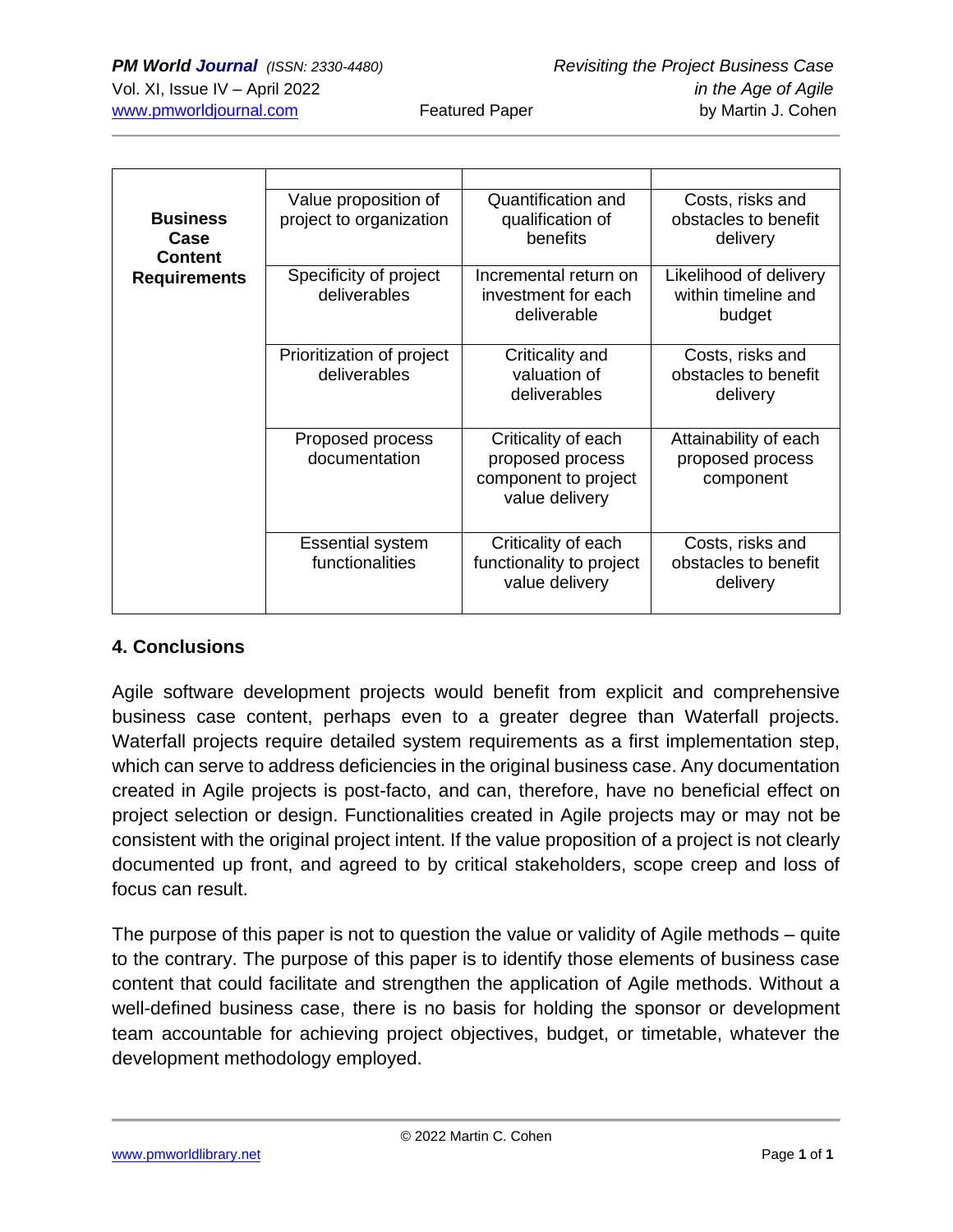This research has provided a theoretical framework for business case composition. This framework can be used as a roadmap for project design, project selection, and project value realization, not only in information systems projects, but product development projects as well, which suffer from an even higher failure rate than information systems. Coupled with stage gate controls, this theoretical framework can create conditions that will facilitate Agile adoption and value realization.

#### **5. Hypotheses to be tested in future research**

- 1. Business cases with well-articulated project goals and success criteria will be associated with higher software quality.
- 2. Business cases with clearly defined project scope will be associated with higher software quality
- 3. Business cases with requirements developed through formal requirements prioritization will be associated with higher software quality.
- 4. Business cases based on a complete requirements feasibility assessment will be associated with higher software quality.
- 5. Business cases with clearly articulated financial, quantitative and qualitative justifications will be associated with higher software quality.
- 6. Business cases containing a conceptual model of the proposed solution will be associated with higher software quality.
- 7. Business cases created by organizations with well-documented internal processes will be associated with higher business case quality and higher software quality.
- 8. Requirements elicitation, verification, and validation activities that are utilized for business case development prior to project approval will have an incrementally greater effect on software quality beyond those activities that occur after project approval.
- 9. Requirements elicitation, verification and validation activities that take place after project approval but prior to project initiation will have an incrementally greater effect on software quality beyond those activities that occur after project initiation.
- **10.**Business cases employing multiple requirements elicitation, verification and validation techniques will be associated with higher software quality than those business cases using a single technique.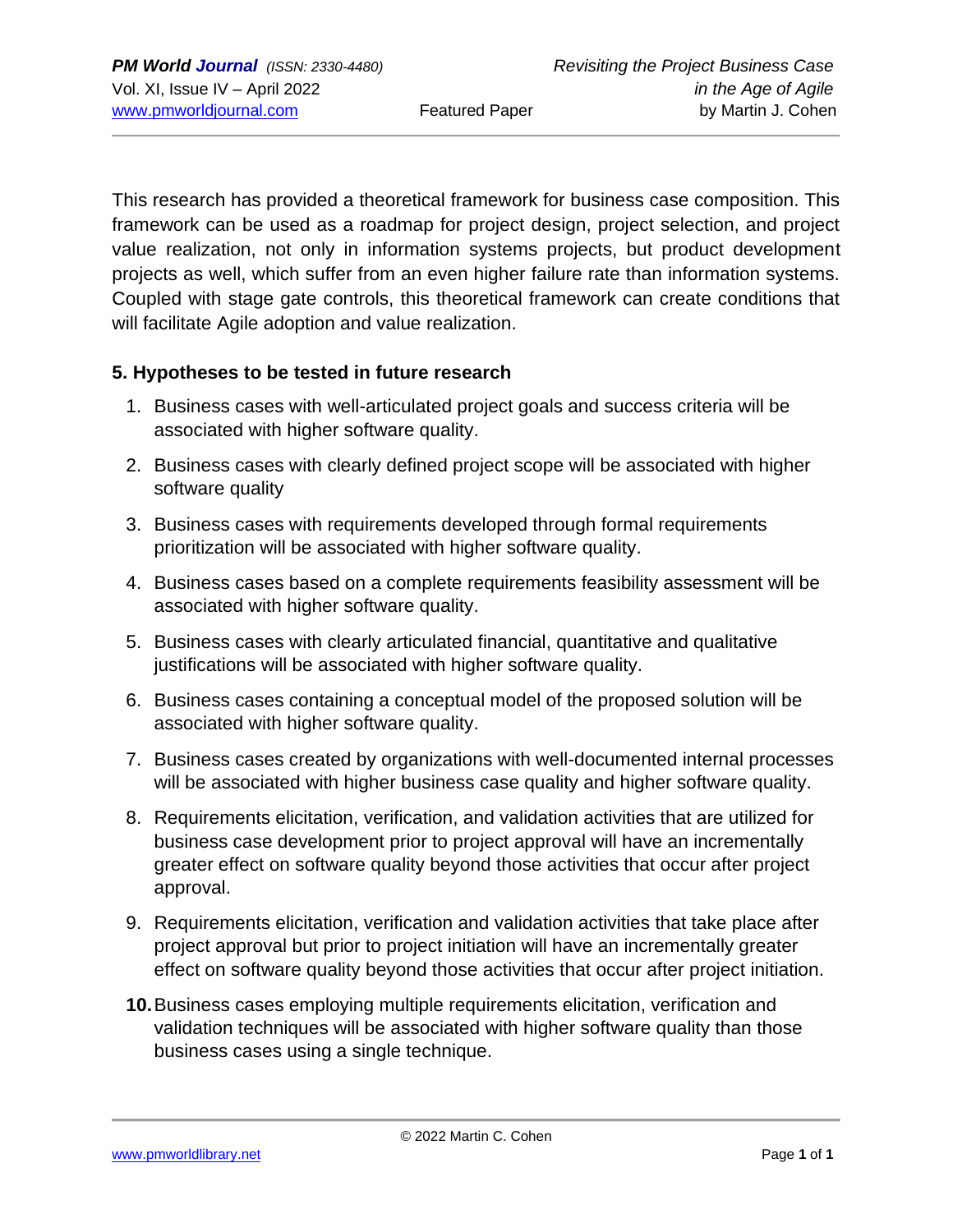#### **REFERENCES**

Alexander, I., & Stevens, R. (2002). Writing better requirements. Addison-Wesley.

Aljallabi, B. M., & Mansour, A. (2015). Enhancement approach for non-functional requirements analysis in agile environment. In Computing, control, networking, electronics and embedded systems engineering (ICCNEEE), 2015 international conference (pp. 428-433). Khartoum: IEEE

Ahimbisibwe, A., Cavana, R. Y., & Daellenbach, U. (2015). A contingency fit model of critical success factors for software development projects: A comparison of agile and traditional planbased methodologies. *Journal of Enterprise Information Management*, *28*(1), 7–33. https://doi.org/10.1108/JEIM-08-2013-0060

Ambler, S. (2013). 2013 IT project success rates survey results. Retrieved from http://www.ambysoft.com/surveys/success2013.html Ambler, S., & Lines, K. (2012). Disciplined agile delivery: A practitioner

Bacon, C. J., (1992), The use of decision criteria in selecting information systems/technology investment, *MIS Quarterly*, 16(3) 355-50

Benaroch, M., Lichtenstein, Y. and Robinson, K. (2006) Real options in information technology risk management: an empirical validation of risk option relationships, *MIS Quarterly*, Vol. 30, No. 4, pp. 827-864

Berghout, E., & Tan, C. W. (2013). Understanding the impact of business cases on IT investment decisions: An analysis of municipal e-government projects. *Information and Management*. https://doi.org/10.1016/j.im.2013.07.010

Bhatia A, Cheng J, Salek S, Chokshi V and Jetter A (2017) Improving the effectiveness of fuzzy front end management: expanding stage-gate methodologies through agile, Proceedings of PICMET '17: Technology Management for Interconnected World

Bloom, N., Sadun, Raffaella, Van Reenan, J. (2012) How three essential practices can address even the most complex global problems, *Harvard Business Review*, November, pp. 77 – 82

Borenstein, D. and Betancourt, P. R. B., (2005), A multi-criteria model for the justification of IT investments, *INFOR*, V. 3, pp. 1-21

Bradley, Gerald, J. (2006), Benefit realization management: practical guide to achieving benefits through change, Gower Publishing Limited, pp. 201-201, 275

Cao, L. and Ramesh, B, (2008) "Agile Requirements Engineering Practices: An Empirical Study," IEEE Software, vol. 25, no. 1, , pp. 60–67.

Cardinal, M. (2013). Executable specifications with scrum: A practical guide to agile requirements discovery. New York, NY: Addison-Wesley.

[www.pmworldlibrary.net](about:blank) Page **1** of **1**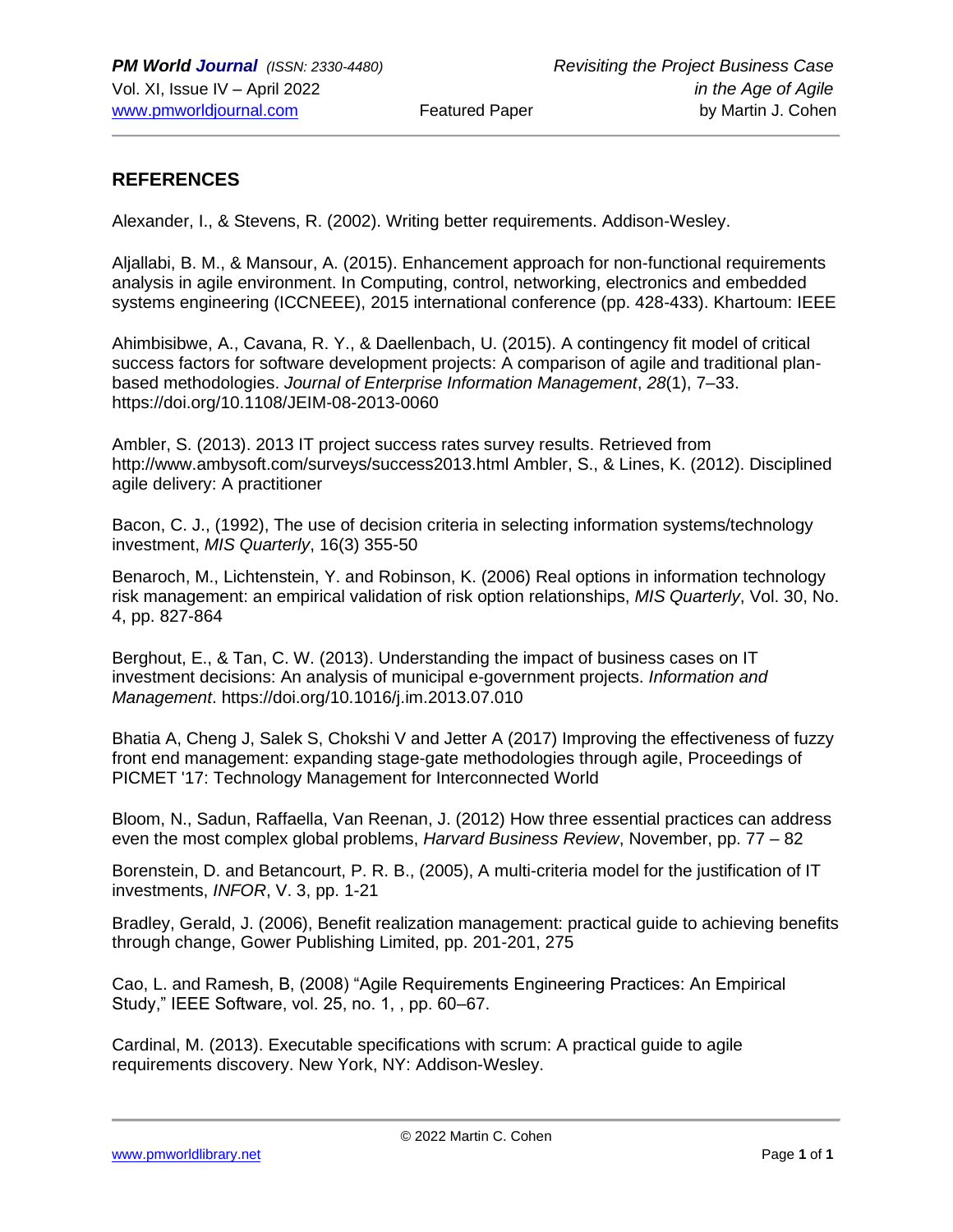The Chaos Report Summary (2009), The Standish Group International, Boston, MA

Charette, R. N. (2005) Why software fails, *IEEE Spectrum*, September

Cockburn, A., and Williams, L. 2000. "The Costs and Benefits of Pair Programming." In Extreme Programming and Flexible Processes in Software Engineering. Boston, MA: Addison-Wesley, pp. 223–247.

Cooper, R. G. (2016). Agile-stage-gate hybrids. *Research Technology Management*, *59*(1), 21– 29. https://doi.org/10.1080/08956308.2016.1117317

Dalcher, D. & Audley, G. (2003). Avoiding IS/IT implementation failure. Technology Analysis and Strategic Management, 15 (4), 403-7.

Davenport, T., (1989), The case of the soft software proposal, Harvard Business Review, May-June, pp. 12-24.

Denning, S. (2016). Understanding the three laws of Agile. *Strategy and Leadership*, *44*(6), 3–8. https://doi.org/10.1108/SL-09-2016-0074

Dodgson, C. L. (Lewis Carroll) (1865), *Alice's Adventures in Wonderland*, Macmillan

Earley, P.C. and Perry, B.C. (1987) Work plan availability and performance: An assessment of task strategy priming on subsequent task completion, *Organizational Behavior and Human Decision Processes*, 39, 279-302

Earley, P.C. Connolly, T. and Lee, C. (1988) Task strategy interventions in goal setting: The importance of search and strategy development, Department of Management and Policy, University of Arizona, unpublished manuscript

Einhorn F, Marnewick C and Meredith J (2019) Achieving strategic benefits from business IT projects: The critical importance of using the business case across the entire project lifetime, *International Journal of Project Management*, 37, 989-1002

Elghariani, K., & Kama, N. (2016). Review on Agile requirements engineering challenges. In *2016 3rd International Conference on Computer and Information Sciences, ICCOINS 2016 - Proceedings* (pp. 507–512). Institute of Electrical and Electronics Engineers Inc. https://doi.org/10.1109/ICCOINS.2016.7783267

Farid, W. M., & Mitropoulos, F. J. (2013). Visualization and scheduling of non-functional requirements for agile processes. In Southeastcon, 2013 Proceedings of IEEE (pp. 1-8). Southeastcon: IEEE.

Farbey, B., Land, F. and Targett, D. (1992), Evaluating investments in IT, *Journal of Information Technology*, 7, 109 – 22

Franken, A., Edwards, C. and Lambert, R. (2009) Executing strategic change: understanding the critical management elements that lead to success, *California Management Review,* Vol. 51, No. 3, pp. 49-71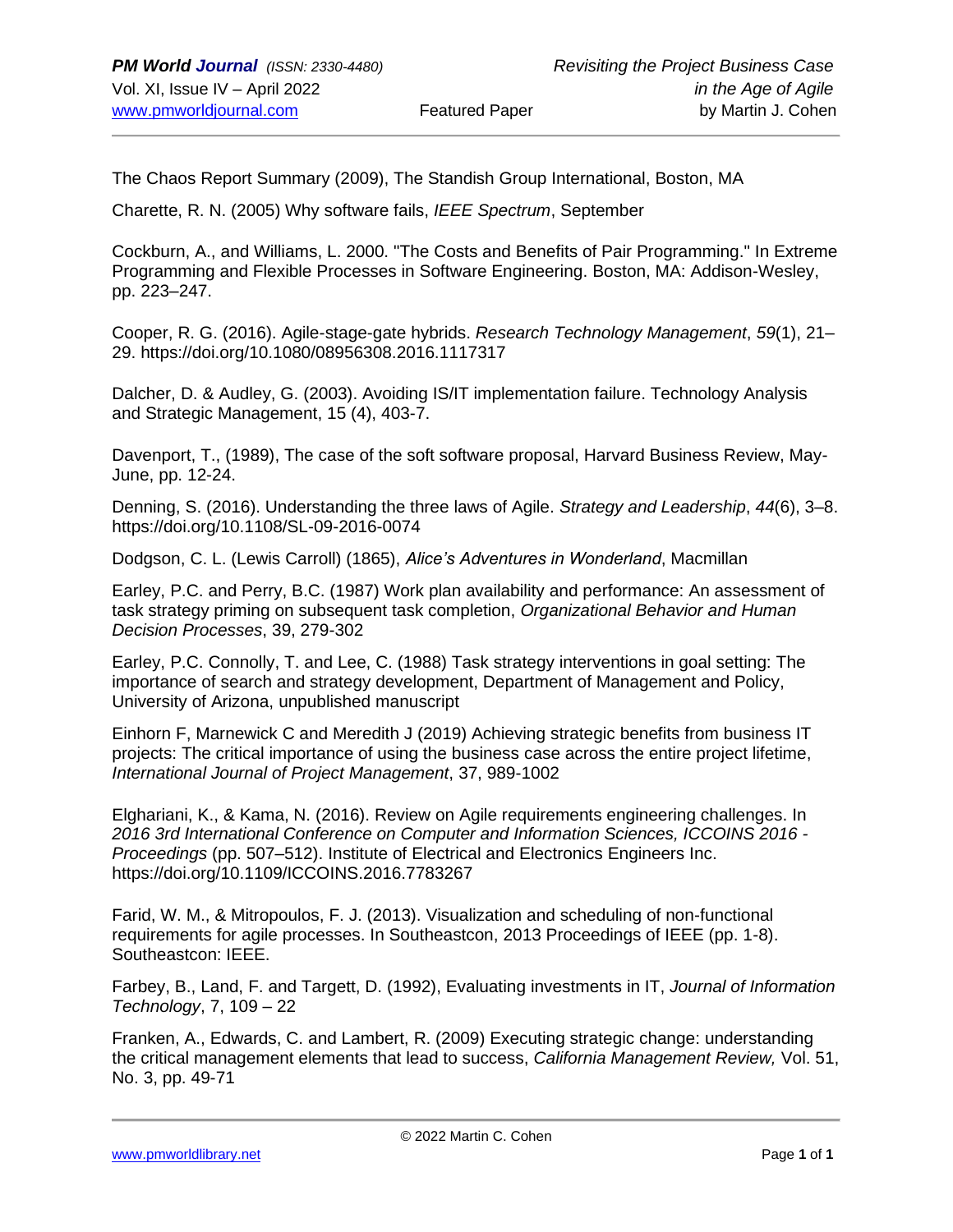Gambles, I., (2009) Making the business case: proposals that succeed for projects that work, Ashgate Publ. Farnham, UK, (e-book),

Georgiadou E (2003). Software process and product improvement: a historical perspective. *Cybernetics and Systems Analysis*, 39 (1), 125 – 42

Greer, D., & Conradi, R. (2009). Software project initiation and planning – an empirical study. *IET Software*, *3*(5), 356. [https://doi.org/10.1049/iet-sen.2008.0093](about:blank)

Gregor, S., Martin, M., Fernandez, W., Stern, S., & Vitale, M (2006) The transformational dimension in the realization of business value from information technology. *The Journal of Strategic Information System*s, 15(3) 249-270

Havelka, D., Lee, S. (2002) Critical success factors for information requirements gathering, Information Strategy: The Executive's Journal, summer, pp. 36-46

Hecht, B (1999), Choose the right ERP software [www.datamation.com](about:blank)

Hsiao R. (2008), Knowledge sharing in a global professional service firm, *MIS Quarterly Executive*, Vol. 7, No. 3, pp. 399-412

IEEE Computer Society (2012), IEEE‐STD‐1012‐ IEEE Standard for System and Software Verification and Validation, New York: IEEE Computer Society

Inayat, I., Salim, S. S., Marczak, S., Daneva, M., & Shamshirband, S. (2015). A systematic literature review on agile requirements, engineering practices, and challenges. Computers in Human Behavior, 51 , 915-929.

Jeffery M and Leliveld I (2004) Best practices in IT portfolio, *MIT Sloan Management Review*, Vol. 45, No. 32, pp. 41-49

Jones, K. (2017) Building the business case for HR initiatives, *Workforce Solutions Review*, January-March, pp. 35-36

Kernan, M.G. and Lord, R.G. (1990) The effects of explicit goals and specific feedback on escalation processes, *Journal of Applied Social Psychology*

Khajavinia, R. (2009.). *THE BASIS FOR BUILDING A BUSINESS CASE IN SOFTWARE DEVELOPMENT, A CASE STUDY*.

Kondrasuk, J. N. (1981) Studies in MBO effectiveness, *Academy of Management Review*, 6, 419-30

Kopmann, J. Kock, A., Killen, C. Gemunden, H.G. (2015) Business case control in project portfolios – an empirical investigation of performance consequences and moderating effects, *IEEE Transactions on Engineering Management*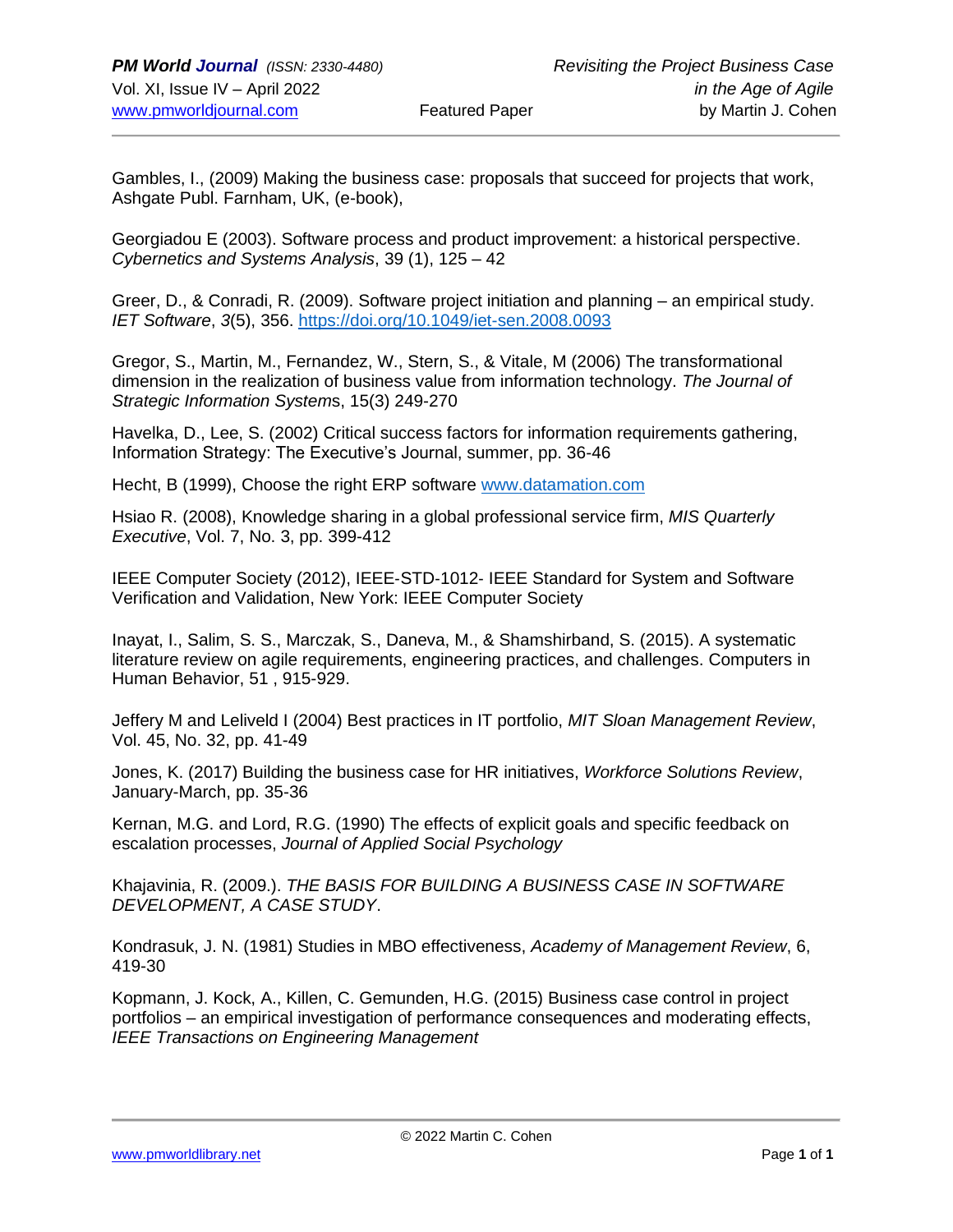Krell, K. & Matook, S., (2009) Competitive advantage from mandatory investments: an empirical study of Australian firms, *The Journal of Strategic Information Systems,* Vol. 18, No. 1, pp. 31- 45

Lappi, T., & Aaltonen, K. (2017). Project governance in public sector agile software projects. *International Journal of Managing Projects in Business*, *10*(2), 263–294. https://doi.org/10.1108/IJMPB-04-2016-0031

Latham, G.P. and Baldes, J.J. (1975) The "practical significance" of Locke's theory of goal setting, *Journal of Applied Psychology*, 60, 122-124

Latham, G.P. and Lee, T.W. (1986), 'Goal setting'. In Locke, E. (Ed.) Generalizating from Laboratory to Field Settings, Lexington Books, Lexington, MA. pp. 101-117

Latham G, Winters D and Locke E (1994) Cognitive and motivational effects of participation: a mediator study, *Journal of Organizational Behavior*; Chichester Vol. 15, Issue 1:49

Lee, T.W., Locke, E.A. and Latham, G.P. (1990), 'Goal setting theory and job performance'

LeFave, R. Branch, B., Brown, C., & Wixom, B. (2008) How Sprint Nextel reconfigured IT resources for results, *MIS Quarterly Executive*, Vol. 7, No. 4, pp. 171-179

Lester, A., (2007) Project management, planning and control: managing engineering construction, and manufacturing projects to PMI, APM, and BSI standards, Amsterdam: Elsevier/Butterworth- Heinemann, e-book

Locke, E.A. and Latham, G. (1990), A theory of goal setting and task performance. Englewood Cliffs, NJ: Prentice Hall

Locke, E.A., Shaw, K.N., Saari, L.M. and Latham, G.P. (1981). 'Goal setting and task performance: 1969:1980', *Psychological Bulletin*, 90, 125-152

Luna, J.H.de O, A., Kruchten, P., E.Pedrosa, M. L. G. do, Almeida Neto, H. R. d., & Moura, H. P. d. M. (2014). State of the Art of Agile Governance: A Systematic Review. *International Journal of Computer Science and Information Technology*, *6*(5), 121–141. https://doi.org/10.5121/ijcsit.2014.6510

Maes, K., De Haes, S., & Grembergen, W. Van. (2017 A Business Case Process for IT-Enabled Investments: Its Perceived Effectiveness from a Practitioner Perspective. https://doi.org/10.4018/978-1-5225-0861-8.ch001

Maes, K., De Haes, S., & Grembergen, W. Van. (2013.). Using a Business Case Throughout an Investment: An Exploratory Case Study on a Business Case Process, (1).

Maes, K., Van Grembergen, W., & De Haes, S. (2014). Identifying Multiple Dimensions of a Business Case : A Systematic Literature Review. *The Electronic Journal Information Systems Evaluation*, *17*(1), 47–59.

[www.pmworldlibrary.net](about:blank) Page **1** of **1**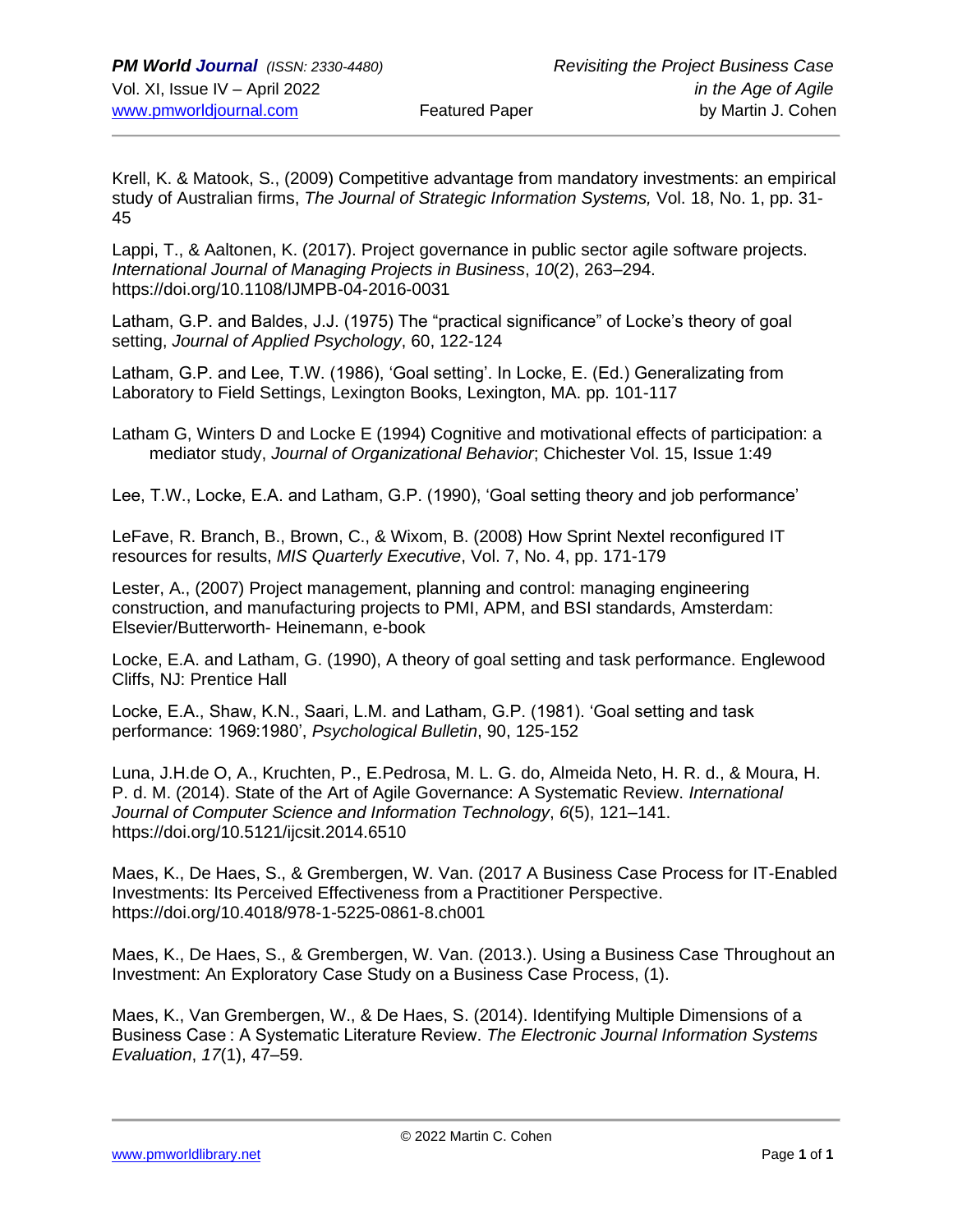Maiden, N., & Jones, S. (2012). *Agile Requirements—Can We Have Our Cake and Eat It Too?* Retrieved from www.jisc.ac.uk/whatwedo/

Matharu, G. S., Mishra, A., Singh, H., & Upadhyay, P. (2015). Empirical study of agile software development methodologies: A comparative analysis. ACM SIGSOFT, Software Engineering Notes, 40 (1), 1-6

McConnell, S. (1998) Feasibility studies, *IEEE Software*, Vol. 15, pp. 119-120

Mento, A.J., Steel, R.P. and Karren, R.J. (1987), A meta-analytic study of the effects of goal setting on task performance: 1966-1984', *Organizational Behavior and Human Decision Processes*, vol. 39, pp. 52-83

Mirani, R., Lederer, A., (1998) An instrument for assessing the organizational benefits of IS projects, *Decision Sciences*, Vol. 29, No. 4, pp. 803-838

Misra, S., Kumar, V., Kumar, U., Fantazy, K., & Akhter, M. (2012, October 5). Agile software development practices: Evolution, principles, and criticisms. *International Journal of Quality & Reliability Management*. https://doi.org/10.1108/02656711211272863

Montague, R. A. (2016) Developing successful business cases, *Industrial Management*, March/April 2016, pp. 10-16

Müller, R. (2009),Project Governance , Gower, Farnham

Nguyen, T. H., Grundy, J. C., & Almorsy, M. (2016). Ontology-based automated support for goal–use case model analysis. *Software Quality Journal*. https://doi.org/10.1007/s11219-015- 9281-7

Niazi M, Cox K and Verner J (2008), A measurement framework for assessing the maturity of requirements engineering process, *Software Quality Journal*. [https://doi.org/10.1007/s11219-](about:blank) [007-9033-4](about:blank)

Nielsen, P. A., & Persson, J. S. (2017). Useful business cases: Value creation in IS projects. *European Journal of Information Systems*. https://doi.org/10.1057/s41303-016-0026-x

Norris, G.D. (1996) Post-investment appraisal, L. Willcocks (Ed.), *Investing in information systems evaluation and management*, Chapman & Hall, UK, pp. 193-223, Chapter 9

Oliver, D. and Romm, C. (2002), Justifying enterprise resource planning adoption, *Journal of Information Technology*, Vol 17, pp. 199-213

Pacheco, C., García, I., & Reyes, M. (2018). Requirements elicitation techniques: a systematic literature review based on the maturity of the techniques. https://doi.org/10.1049/ietsen.2017.0144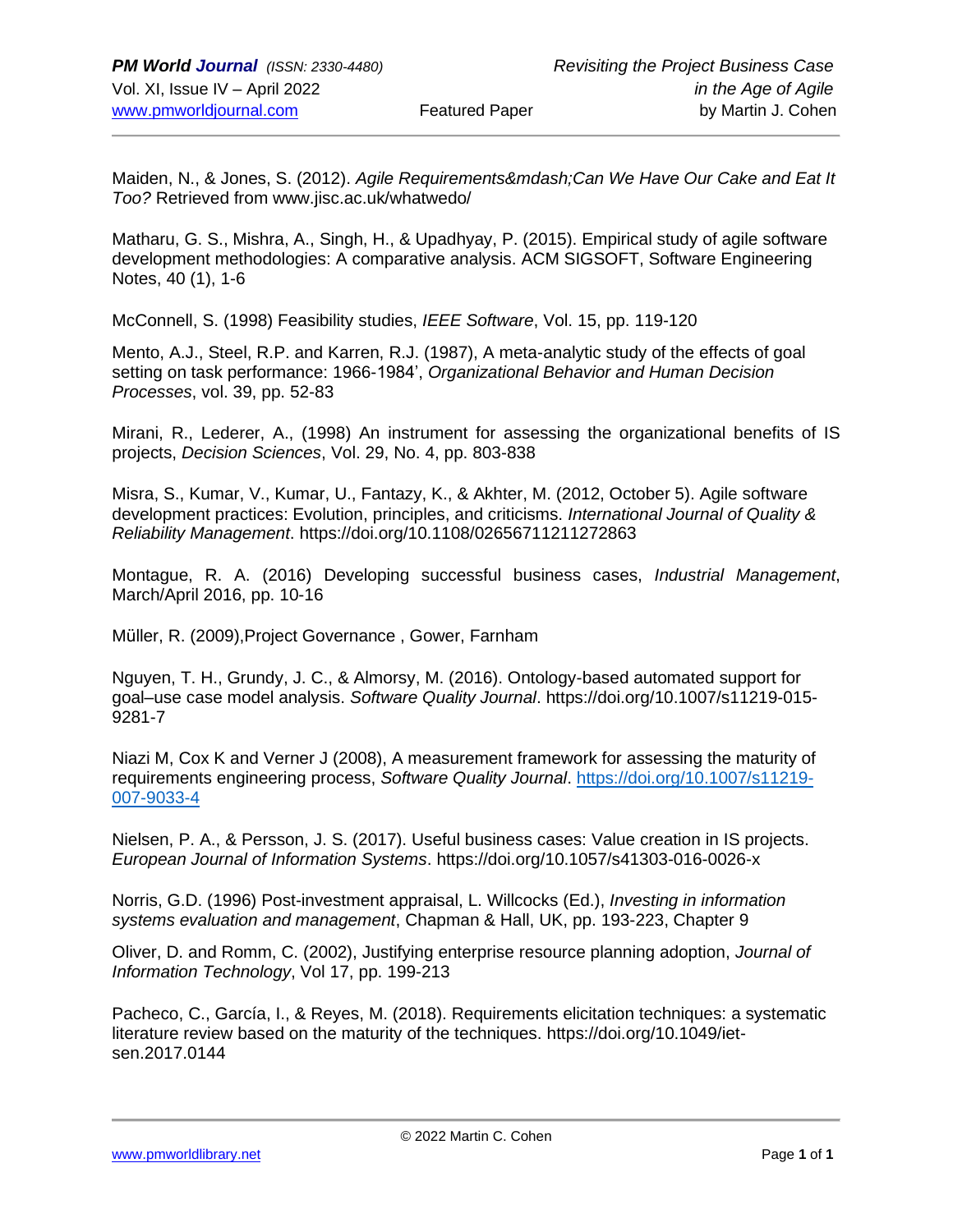Parrish, A.; Smith, R.; Hale, D., and Hale, J. 2004. "A Field Study of Developer Pairs: Productivity Impacts and Implications," Software, IEEE (21:5), pp. 76–79.

Pinto, J.K. and Slevin, D. P (1987), Balancing Strategy and Tactics in Project Implementation, *Sloan Mgmt. Review*, Fall, pp. 33-41

PMBOK, 5<sup>th</sup> edition, (2013), A guide to the project management book of knowledge, Project Management Institute, Newtown Square, PA.

Porter, M. (1996) What is Strategy? *Harvard Business Review*, Nov.-Dec., pp. 61 – 78

Post B (1992) A business case framework for group support technology, *Journal of Management Information Systems*, Vol. 9, No. 3, pp. 7-26

Powell, P. (1992), Information technology evaluation: is it different?, *Journal of the Operational Research Society,* 43 (1), 29-42

Pressman, R. (2004) *Software engineering, a practitioner's approach*, McGraw Hill

Rahmesh, S. P., & Madhavan, B. (2011.). *Analysis Scope Creep, scrap & Churn are NOT SINS in Requirements Engineering*. *Symbiosis Centre for Management and HRD* (Vol. 3).

Raja, U. A. (2009). Empirical studies of requirements validation techniques. In *2009 2nd International Conference on Computer, Control and Communication, IC4 2009*. https://doi.org/10.1109/IC4.2009.4909209

Reagan, B. 2012. Going Agile: CA Technologies, Clarity PPM Division's transformative journey. Digital Celerity, San Francisco, CA, September 22. http://www.slideshare.net/ DCsteve/goingagile-with-ca-clarity-ppm-agile-vision

Reimus, B. (1997) The IT system that couldn't deliver, *Harvard Business Review*, Vol. 75, No. 3, pp. 22-26

Royal Academy of Engineering and the British Computer Society (2004) "Report of a working group"

Rubin E and Rubin H, (2011) "Supporting agile software development through active documentation" *Requirements Engineering*, Vol. 16:117–132

Shenhar, A. (2008), "Unleashing the power of project management", Industrial Management , Vol. 50 No. 1, pp. 14-18.

Slevin, D. P., & Pinto, J. K. (1987). BALANCING STRATEGY AND TACTICS IN PROJECT IMPLEMENTATION. *Sloan Management Review*, *29*(1), 33–41.

Sommerville, I. (1996). Software engineering (5th ed.). Addison-Wesley.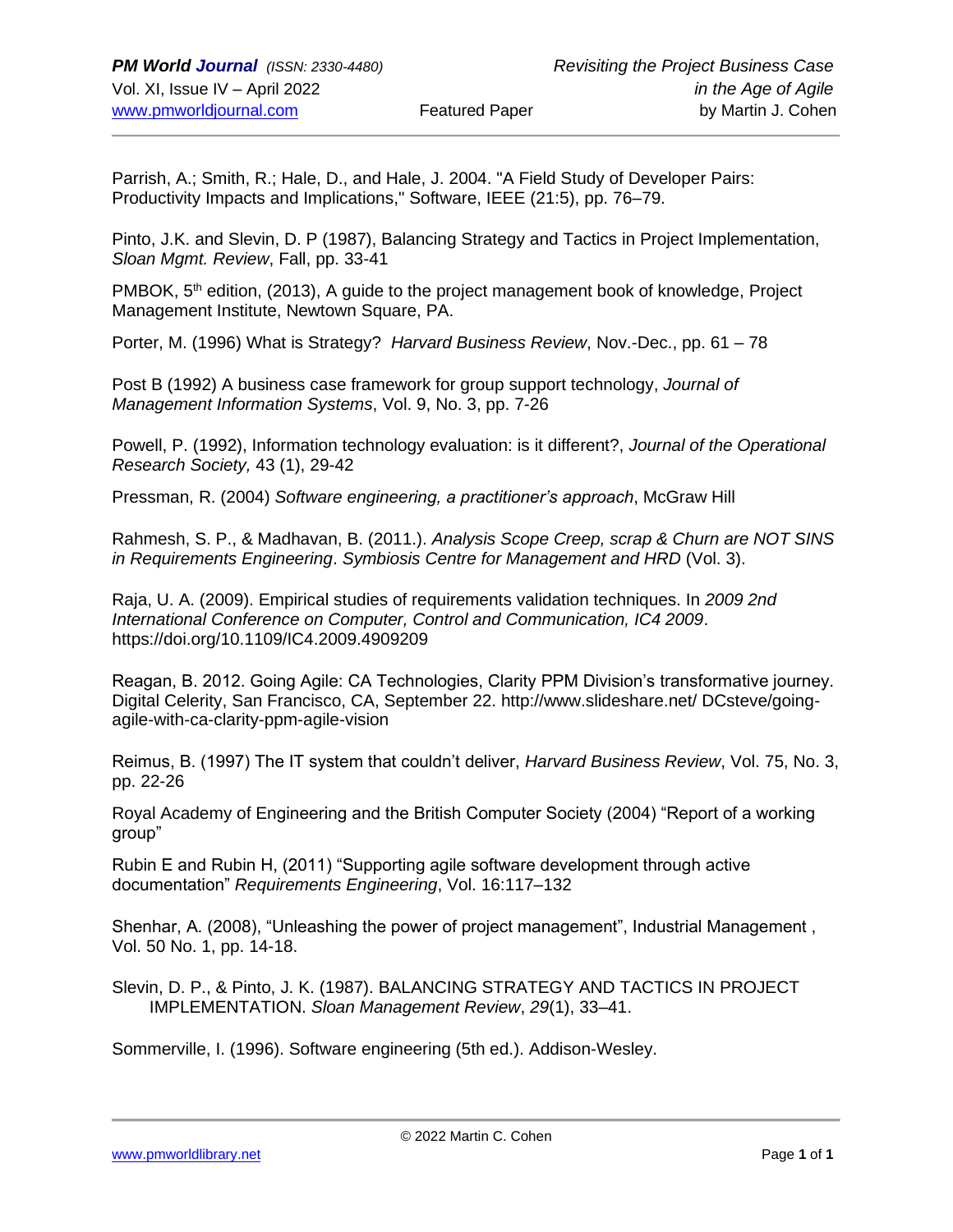Sommerville, I. (2011). Software engineering (9th ed.). Pearson Education Inc.

Standish-Group. (1999). Chaos: A recipe for success. Standish Group International. Standish-Group. (2003). Chaos—the state of the software industry.

Standish Group International (2014). Chaos Summary for 2014 . Tom Clancy. Standish Group International (2015). Chaos Summary for 2015 . Retrieved from https://www.infoq.com/articles/standish-chaos-2015 Stamelos, I. (2010), Software Project Management

Stefanou, C.J., (2001), A framework for the ex-ante evaluation of ERP software, *European Journal of Information Systems*, vol. 10, pp. 204-215

STOICA, M., MIRCEA, M., & GHILIC-MICU, B. (2013). Software Development: Agile vs. Traditional. *Informatica Economica*. https://doi.org/10.12948/issn14531305/17.4.2013.06

Swanton B and Draper L (2010), How do you expect to get value from ERP if you don't measure it, *AMR Research*

Symons, V. (1990) Evaluation of information systems: IS development in the processing company, *Journal of Information Technology*, 5, 194-204

Thomas, G., Fernandez, W. (2008) Success in IT projects: A matter of definition? *International Journal of Project Management*, Vol. 26, pp. 733-742

Vroom, V.H., (1964), Work and Motivation, Wiley

Wallace, L., Keil, M., Rai, A. (2004a) Understanding software project risk: a cluster analysis, *Information & Management* 42(1), pp. 115-125

Ward, J., Daniel, E. Peppard, J. (2008) Building better business cases for IT investments, *MIS Quarterly Executive*, Vol. 7 No. 1

Weinberg GM (2011), Exploring Requirements: Quality before Design, Dorset House Publishing

Wilcocks R (1994) *Software*, New Scientist; London Vol. 142, Issue 1931, 45

Wright, K. (2011). *A SURVEY OF INFORMATION SYSTEMS DEVELOPMENT PROJECT PERFORMANCE*.